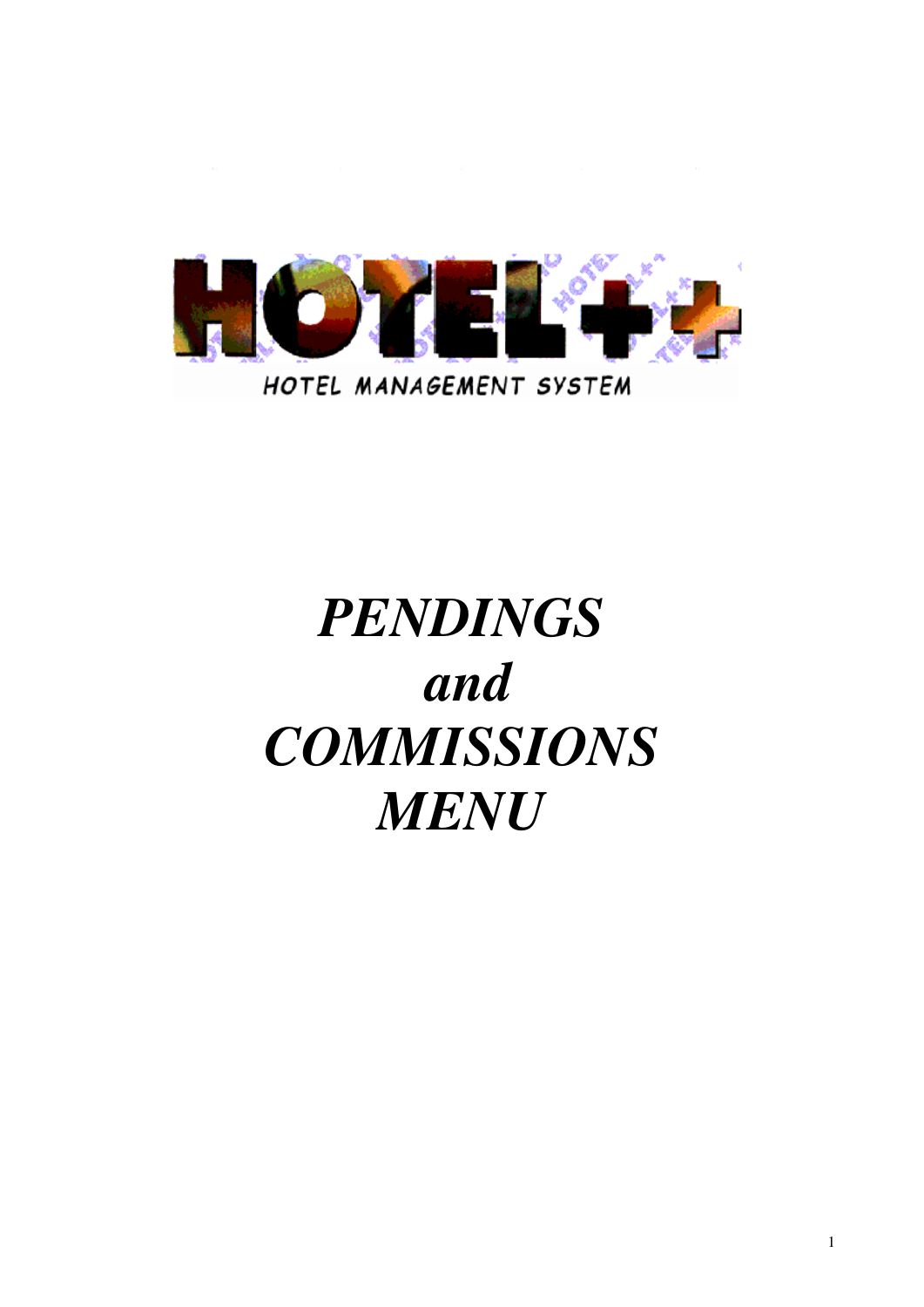## **SUMMARY PENDING AND COMMISSION**

| $\blacktriangleright$ |  |
|-----------------------|--|
|                       |  |
|                       |  |
|                       |  |
|                       |  |
|                       |  |
|                       |  |
|                       |  |
|                       |  |
|                       |  |
|                       |  |
|                       |  |
|                       |  |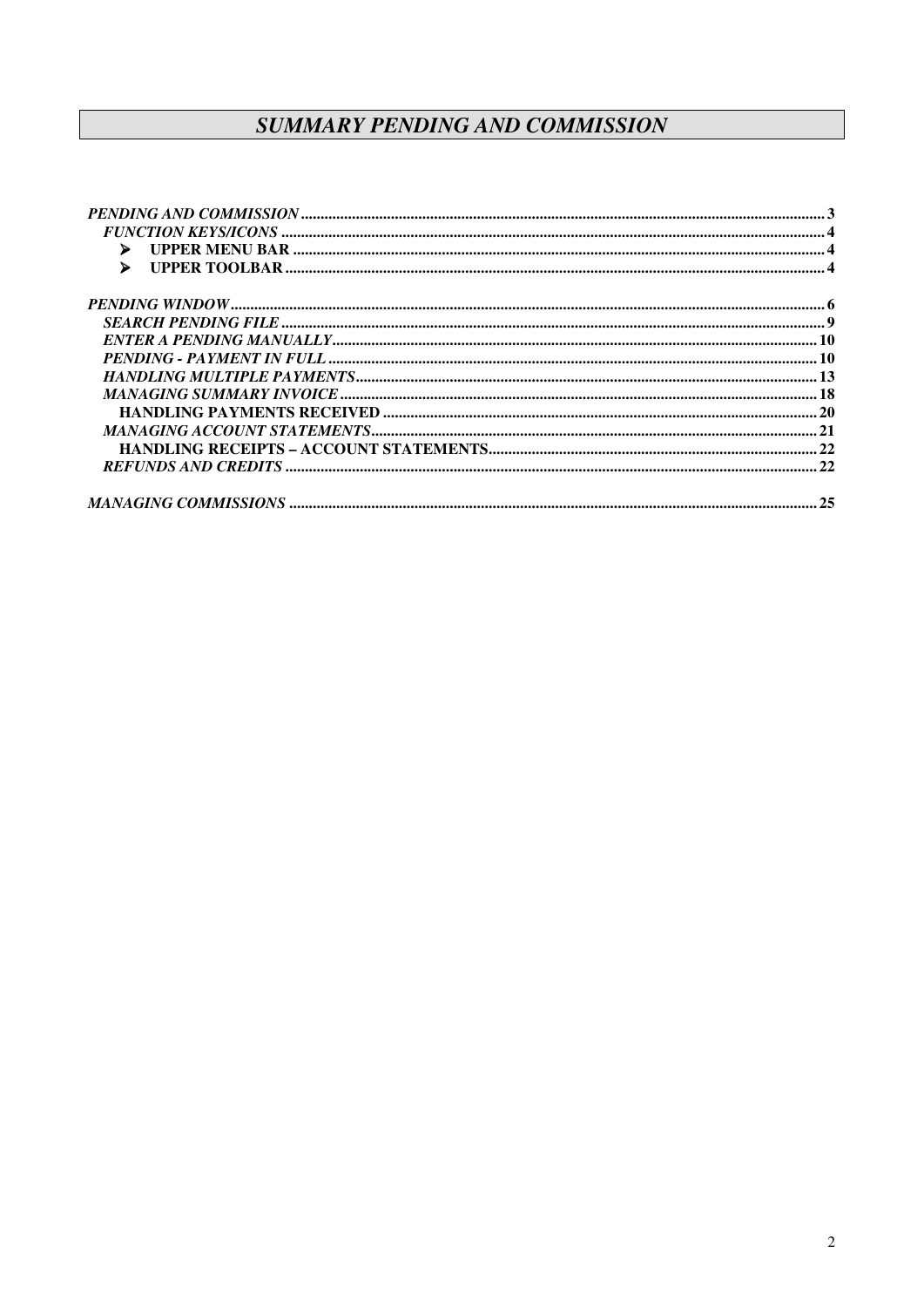## *PENDING AND COMMISSION*

**Functions attached:**

- *MANAGEMENT OF PENDING ACCOUNTS* - *HANDLING BILLING REMINDERS* - *COVER LETTERS* - *ACCRUED COMMISSIONS*

**Lists attached:**

- *PENDING ACCOUNTS* - *BOOKKEEPING ACTIVITY* - *PENDING ACCOUNT SUMMARY* - *SUMMARY ANALYSED PENDING* - *ANALYSED SUMMARY OF INVOICES* - *COMMISSIONS ACCRUED* - *COMMISSIONS PAID*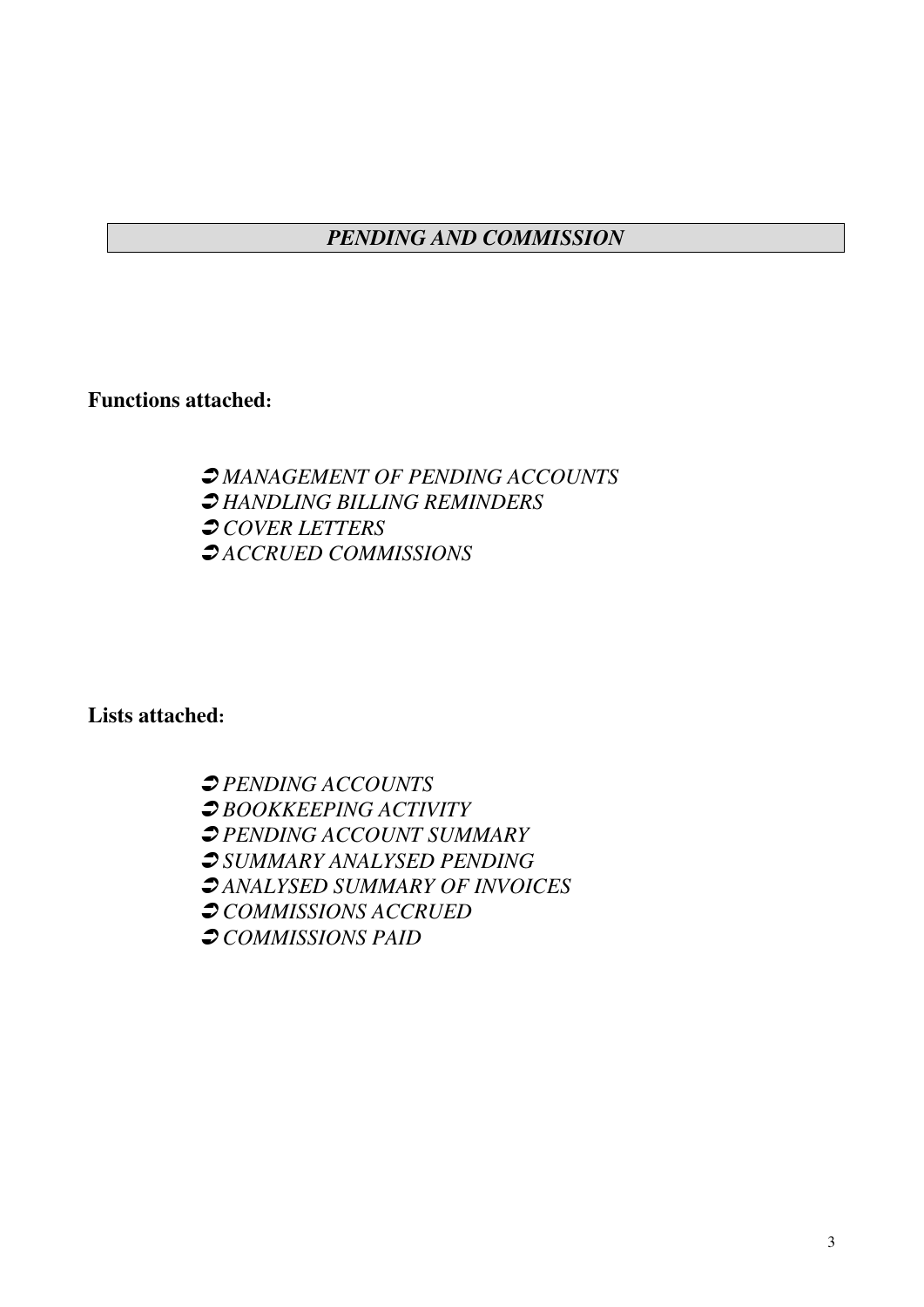## *FUNCTION KEYS/ICONS*

Below are the function keys and icons that are used to manage pending and commission payments.

#### *UPPER MENU BAR*

Stampe commissioni Stampe sospesi Exit Window

| <b>PRINT COMMISSION</b> | Accesses all print functions related to commissions.      |
|-------------------------|-----------------------------------------------------------|
| <b>PRINT PENDING</b>    | Accesses all print functions related to pending accounts. |
| <b>EXIT</b>             | Closes a window.                                          |
| <b>WINDOW</b>           | Selects and positions a window on the screen.             |

#### *UPPER TOOLBAR*



*SAVE* Each and every time information is entered, modified or cancelled it must be saved. Following any input, click the SAVE icon or press F10 to store newly entered data in the computer's memory.



*SUMMARY* Permits you to print a summary invoice. *INVOICE ANALYSIS*





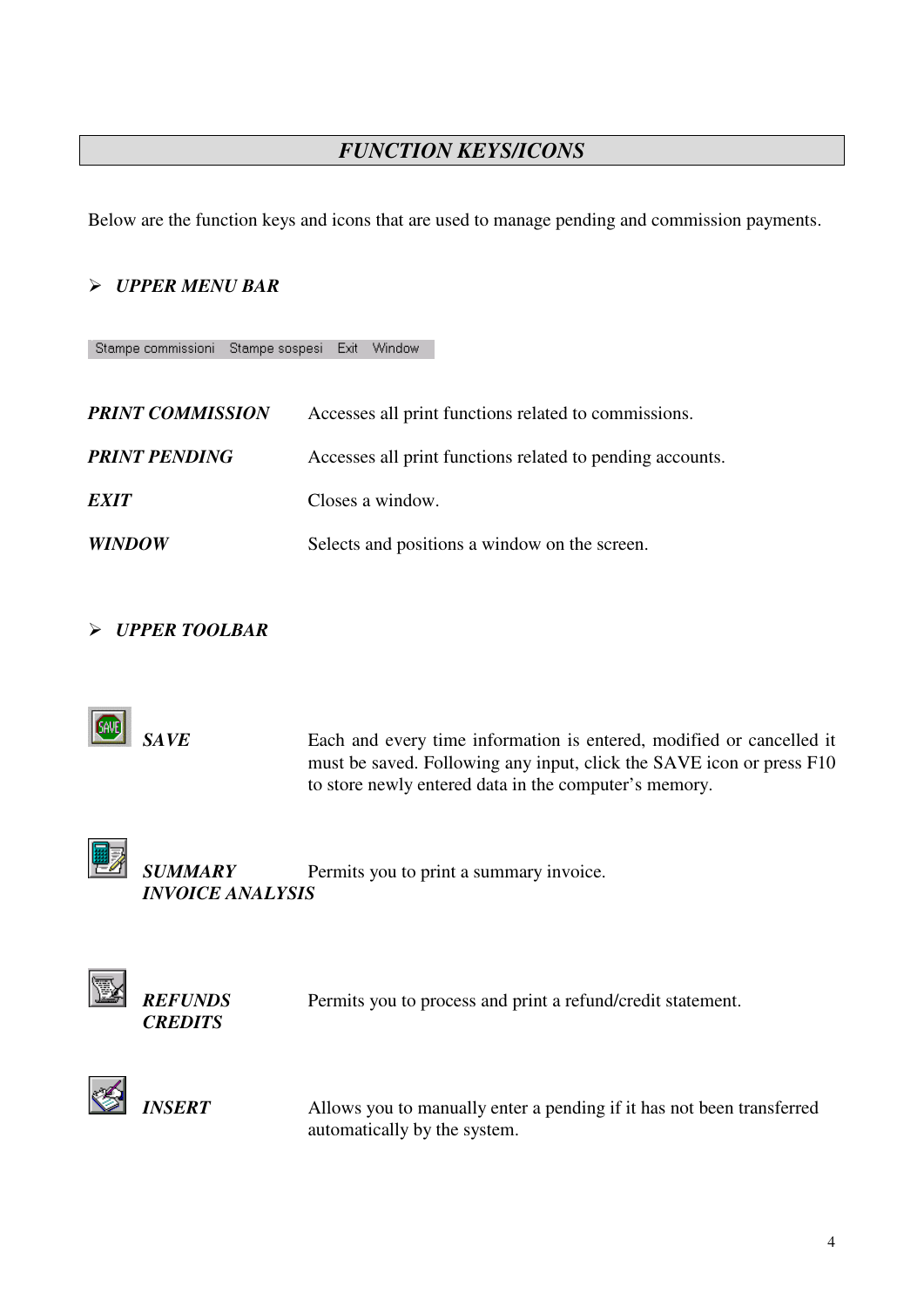

**SEARCH** Allows you to search for a pending attached to an agency/firm.



*CANCEL* Allows you to cancel data that has not yet been saved.





*ACCOUNT* Prints account statement summarising agency/firm's pending charges





*COVER* Allows you to print an accompanying cover letter.



*REMINDER*

**BILLING** Allows you to print a billing reminder.





**EXIT** Exits the displayed window.



Today's date.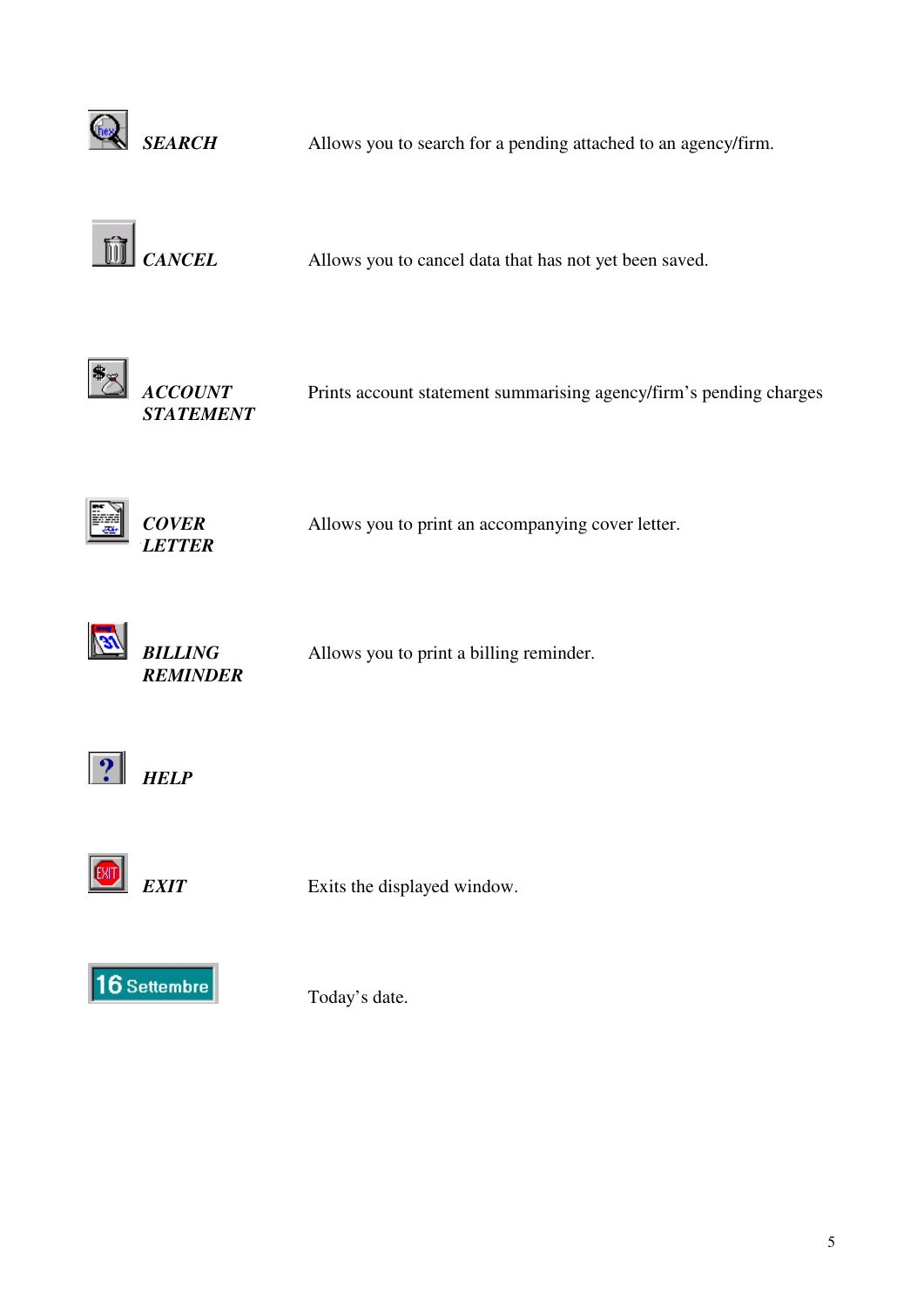## *PENDING WINDOW*

The *Pending* window is composed of several folders that provide detailed information about an agency/firm's pending account activity and also calculate appropriate commissions.

The part of the window immediately beneath the upper toolbar gives a general summary of the pending account activity where an agency/firm is the account holder. The lower part displays details of the pending generated.



<sup>1</sup> See *Closure, Closure at End of Day*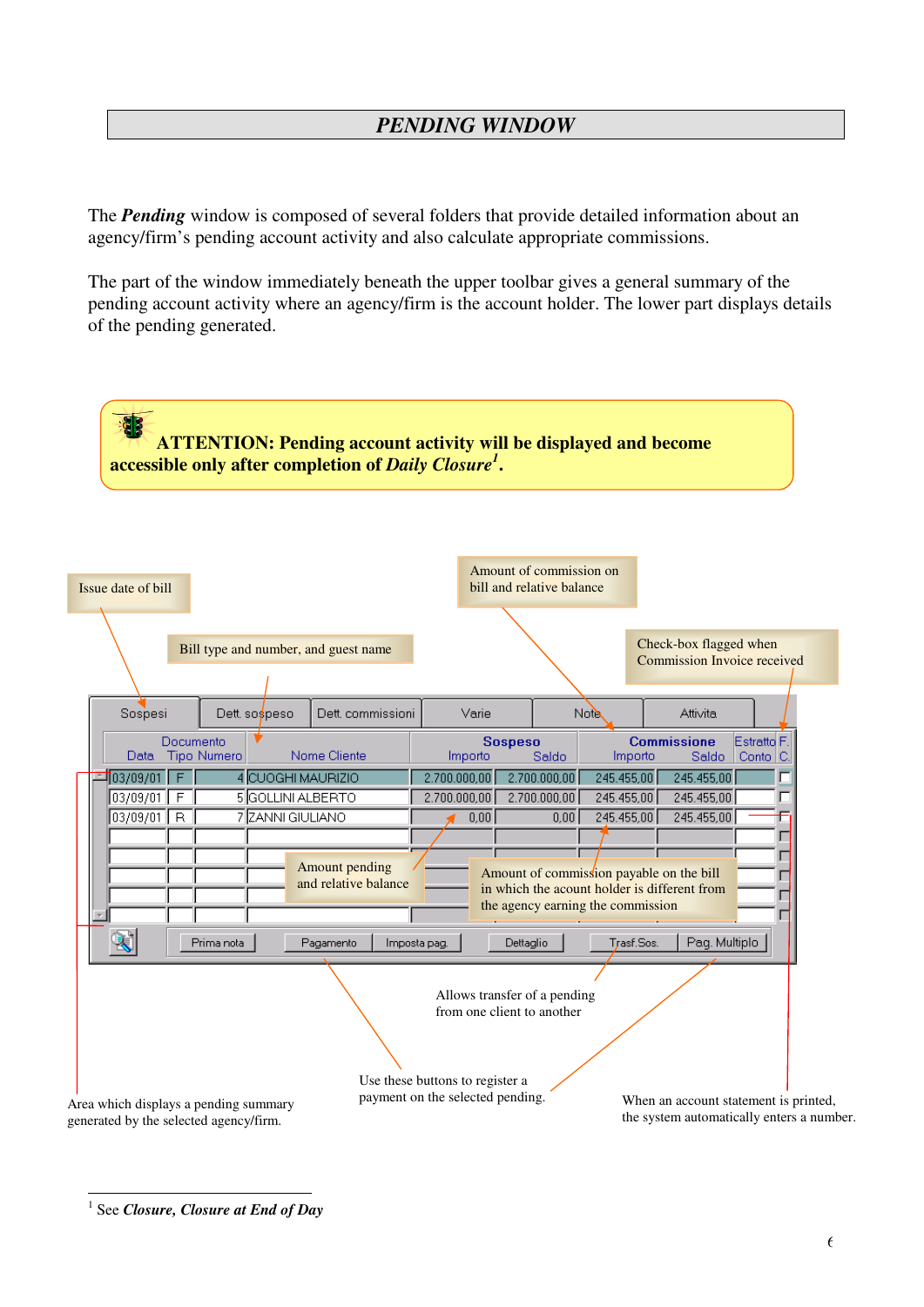| <b>BUTTON</b>             | <b>DESCRIPTION</b>                                                                                                                                                                                                                                                                                                                                                                                                                                                                                                                                                                                                                                                                                                                           |  |  |  |  |  |  |
|---------------------------|----------------------------------------------------------------------------------------------------------------------------------------------------------------------------------------------------------------------------------------------------------------------------------------------------------------------------------------------------------------------------------------------------------------------------------------------------------------------------------------------------------------------------------------------------------------------------------------------------------------------------------------------------------------------------------------------------------------------------------------------|--|--|--|--|--|--|
|                           | <b>R</b> Ricerca Sospesi<br>– ∣□   ×<br>data<br>numero<br>Fattura riepilogativa n.<br>Estratto conto n.<br>Avvia ricerca<br>Esci<br>The search icon helps you locate an account transaction with specific parameters                                                                                                                                                                                                                                                                                                                                                                                                                                                                                                                         |  |  |  |  |  |  |
| Prima nota                | Account management of pending accounts is effected with DayBook and the system<br>registers each transaction the moment it is entered. This means that the DayBook is<br>updated in real time and NOT during Close Day procedure. In case of error it's<br>possible to cancel the payment transaction (the same day it's entered), the procedure<br>will cancel the exit transaction within the pending archive that DayBook has<br>generated. The option of accounting/bookkeeping through DayBook is activated<br>ONLY when interfaced with Sigla++ software.                                                                                                                                                                              |  |  |  |  |  |  |
| Pagamento<br>Imposta pag. | The Payment and Payment Type buttons, allow you to make a quick payment entry<br>on a pending account. This function can be used only for pending transactions that<br>do not involve commissions. This function will not permit payment of<br>commissions. Using the button <i>Payment Type</i> it is possible to define the mode of<br>payment (Check, bank draft, etc.) to enter a payment, highlight the appropriate line<br>within the detailed pending list and click <i>Payment</i> . The procedure memorises the<br>last mode of payment registered until you change the client index entry, allowing<br>the same payment mode to be used for all pending/payment transactions for a<br>particular client.                           |  |  |  |  |  |  |
| Dettaglio                 | Clicking this button displays account activity details of the client selected:<br>Dettagli sospeso<br>Flag<br>Data<br>Perc<br>Data<br>Data<br>For each document, the<br>Fatt. Comm. Sosp Comm<br>Check-in<br>Partenza<br>Comm.<br>information displayed includes:<br>$03/09/2001$ 03/10/2001<br>10,00<br>⊽<br>罓<br>$03/09/2001$ $03/10/2001$<br>$\overline{\mathbf{w}}$<br>$\overline{\textbf{w}}$<br>10,00<br>Ē<br>- guest check-in/arrival date<br>$\overline{\blacksquare}$<br>03/09/2001 03/10/2001<br>10,00<br>- departure/document issue date<br>П<br>Г<br>- Commission % payable<br>$\Box$<br>г<br>- Pending open when flagged<br>Ξ<br>$\Box$<br>- Commission calculated when<br>Ē<br>$\blacksquare$<br>flagged<br>$\Box$<br>Nascondi |  |  |  |  |  |  |
| Trasf.Sos.                | This button allows you to transfer a pending charge from one client to another.                                                                                                                                                                                                                                                                                                                                                                                                                                                                                                                                                                                                                                                              |  |  |  |  |  |  |
| Pag. Multiplo             | This button allows you to process multiple payments.                                                                                                                                                                                                                                                                                                                                                                                                                                                                                                                                                                                                                                                                                         |  |  |  |  |  |  |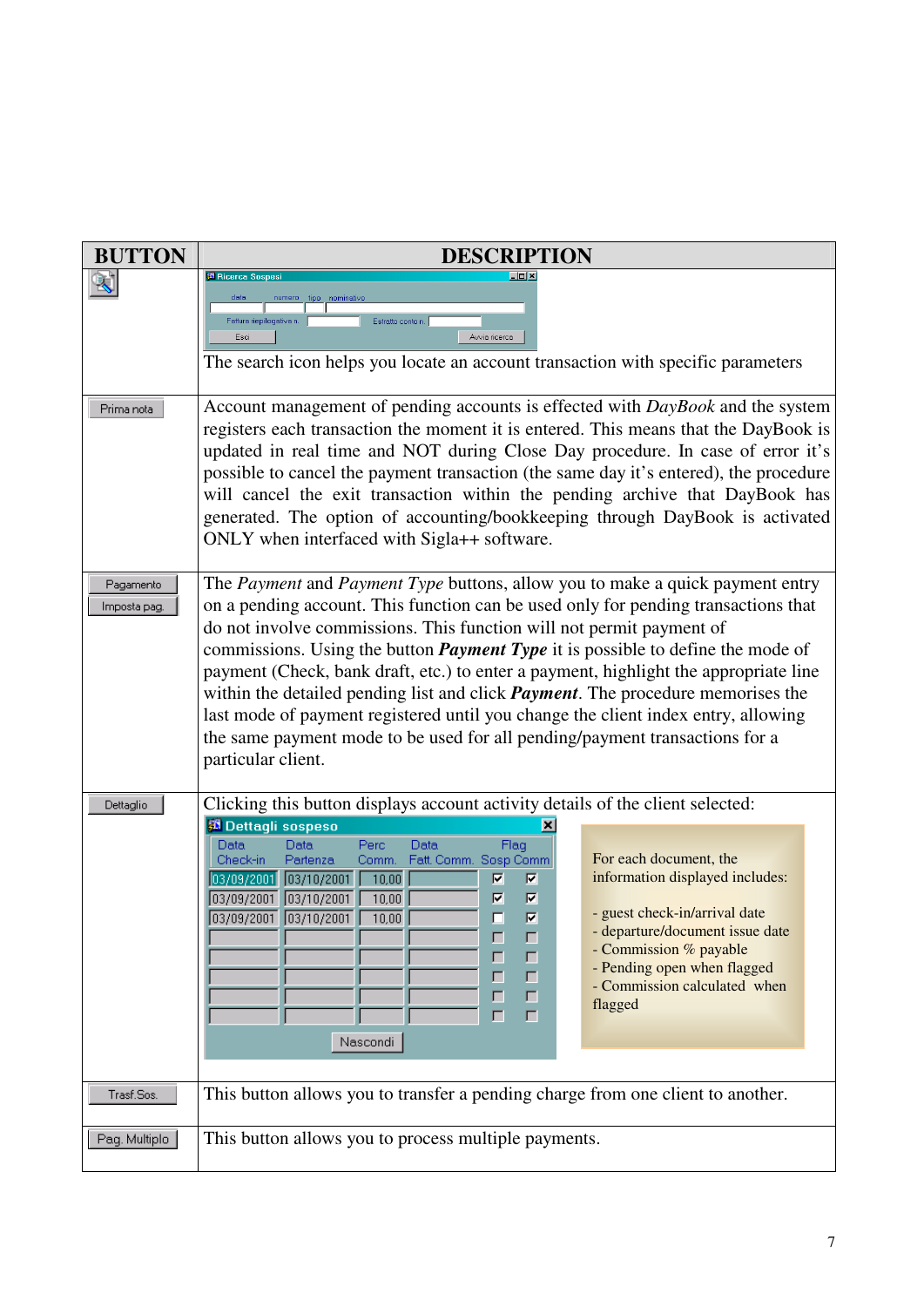| <b>FOLDER</b>     | <b>DESCRIPTION</b>                                                                                                                                                                                                                                                                                                                                                                                                                                                                                                                                                                                                                                                                                     |
|-------------------|--------------------------------------------------------------------------------------------------------------------------------------------------------------------------------------------------------------------------------------------------------------------------------------------------------------------------------------------------------------------------------------------------------------------------------------------------------------------------------------------------------------------------------------------------------------------------------------------------------------------------------------------------------------------------------------------------------|
| Sospesi           | Sospesi<br>Dett sospeso<br>Dett. commissioni<br>Varie<br>Note<br>Attivita<br>Documento<br><b>Sospeso</b><br>Commissione<br>Estratto F.<br>Nome Cliente<br>Data Tipo Numero<br>Saldo<br>Saldo<br>Conto C.<br>Importo<br>Importo<br>F<br>6 SANTORO FIORELLA<br>$2.700.000,00$ $2.700.000,00$<br>245.455.00<br>245.455.00<br>03/09/01<br><b>Information summary</b><br>$03/09/01$ F<br>7 VERDI GIACOMO<br>2.700.000.00<br>2.700.000.00<br>245.455,00<br>245.455,00<br>6 BIANCHI GIANCARLO<br>245.455,00<br>$03/09/01$ R<br>0.00<br>0.00<br>245.455,00<br>of a pending account<br>г<br>Г<br>Г<br>Г<br>$\Gamma$<br>喝<br>Dettaglio<br>Pag. Multiplo<br>Prima nota<br>Pagamento<br>Imposta pag.<br>Trasf.Sos. |
| Dett. sospeso     | Dett. commissioni<br>Varie<br>Sospesi<br>Dett. sospeso<br>Note<br>Attivita<br>03/09/2001 F 6<br>SANTORO FIORELLA<br>Movimento<br>Importo<br>Summarizes all<br>Tipo Pagam. Note<br>Op.<br>Uscite<br>Data<br>Entrate<br>$\overline{A}$<br>2.700.000,00<br>E<br>[03/09/2001]<br>transactions related to<br>the selected pending<br>(payment, refund/credit,<br>$etc.$ )<br>2.700.000,00<br>Prima nota<br>Saldo                                                                                                                                                                                                                                                                                            |
| Dett. commissioni | Sospesi<br>Dett. sospeso<br>Dett. commissioni<br>Varie<br>Note<br>Attivita<br>Summarizes all<br>SANTORO FIORELLA<br>$03/09/2001$ F 6<br>Movimento<br>Importo<br>transactions related to<br>Tipo Pagam. Note<br>Op.<br>Uscite<br>Data<br>Entrate<br>$\overline{PA}$<br>245.455.00<br>03/09/2001<br>commissions calculated on<br>the selected pending<br>(payments, cancellations,<br>or corrections)<br>245.455,00<br>Saldo                                                                                                                                                                                                                                                                             |
| Varie             | This folder summarises the following data:<br>Dett. commissioni<br>Sospesi<br>Dett. sospeso<br>Varie<br>Note<br><b>Attivita</b><br>Data Fattura Riepil.<br>Banca<br>Data Accomp. o E.C.<br>Sollecito 1<br>Sollecito 2<br>Raggruppamento<br>Sollecito 3<br>D Ditte<br><b>Struttura</b><br>Camera<br>218<br>Tipo sospeso<br>Totale conto<br>Reparto<br>2.700.000,00<br>Trasferimento i                                                                                                                                                                                                                                                                                                                   |
| Note              | Allows you to enter any notes desired.                                                                                                                                                                                                                                                                                                                                                                                                                                                                                                                                                                                                                                                                 |
| Attivita          | Here you can record telephone calls or billing reminders on a pending account                                                                                                                                                                                                                                                                                                                                                                                                                                                                                                                                                                                                                          |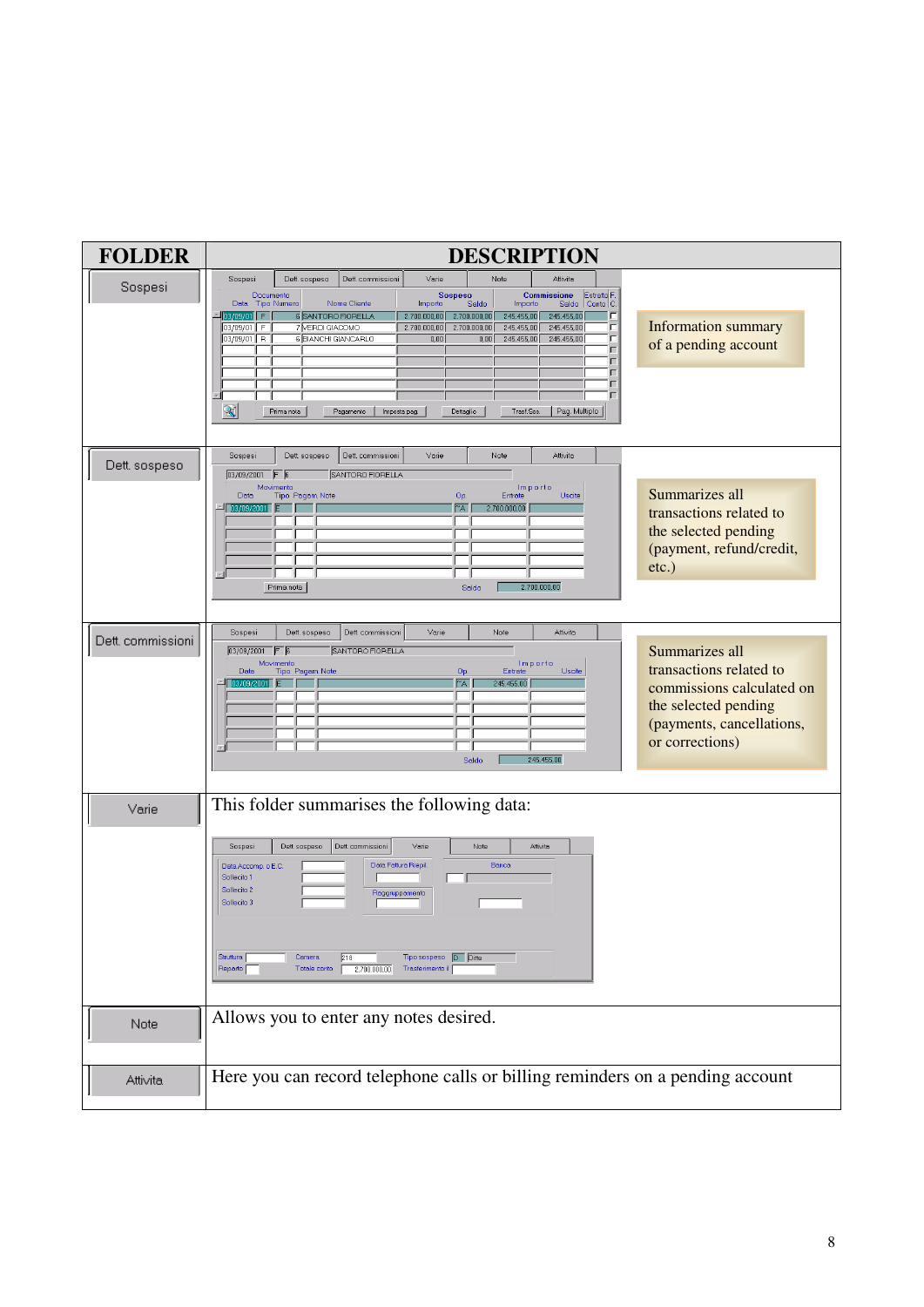The unified management of the pending/commissions files involves the need to display pending accounts based on three different criteria:

- Guest arrival date
- Guest departure date
- Date bill was issued

To handle multiple payments, click  $\sqrt{\frac{\text{Page Multiplo}}{\text{diag Multiplo}}}$  and follow the procedure shown below:

| Fxit<br>GN)<br>Pagamento Sospesi                                                                             | Ordinamento: C<br>Data Arrivo<br>Data Partenza<br>Data Docum. | <b>EXT</b><br>04 Settembre                                           | Issued documents can be                                                                                       |
|--------------------------------------------------------------------------------------------------------------|---------------------------------------------------------------|----------------------------------------------------------------------|---------------------------------------------------------------------------------------------------------------|
| <b>AVENTIS CROPSCIENCE ITALIA</b>                                                                            | PIAZZA TURR, 5                                                | 11334750 MILANO                                                      | displayed in order of:                                                                                        |
| Documento<br>Iniziale<br>Tipo Numero<br>Data                                                                 | <b>Sospeso</b><br>Iniziale<br>Finale                          | <b>Commissione</b><br>Rettifiche<br>Pagamento<br>$+/-iva$            | $+/-$ Fat.<br>Iva Com Sel                                                                                     |
| 103/09/01   R                                                                                                | 245.455.00<br>0.00<br>0.00                                    | 245.455,00<br>245.455,00<br>0.00                                     | - Guest arrival date<br>$\overline{\mathbf{v}}$                                                               |
| $ 03/09/01 $ F<br>2,700,000.00<br>6 <br> 03/09/01 <br>F<br>2.700.000.00                                      | 2.700.000,00<br>245.455.00<br>2.700.000.00<br>245.455.00      | 245.455,00<br>245.455,00<br>0.00<br>245.455,00<br>245.455,00<br>0.00 | ⊽<br>- Guest departure date<br>⊽<br>- Document issue date<br>г                                                |
| Totale<br>5.400.000,00<br>$\mathbb{R}$<br>ASSEGNI<br>lAS.<br><b>COMMISSIONI</b><br>lco<br><b>SPESE</b><br>SP | 5.400.000,00<br>736.365.00<br>Dare<br>736.365,00              | 736.365,00<br>Avere<br>5.400.000,00 Totale Sospeso                   | Click one of the three check-<br>П<br>boxes to select how you wish<br>Deseleziona<br>to display the documents |
| ABBUONI<br>AR.                                                                                               | 736.365.00                                                    | Pagamento<br>Saldo<br>5.400.000.00<br>$-4.663.635.00$                |                                                                                                               |

## *SEARCH PENDING FILE*

- 1. From the program opening screen select *Pending* then click on the function *Managing Pending*.
- 2. Within the *Pending* window, click *Search*  $\mathbb{Q}$  and proceed as follows:



Position cursor over the field in which you'd like to search<sup>2</sup> (if you do not enter data into one of the fields, the system will search the entire database) and click *Execute* (or press F8) to search the database. To end search and return to the previous screen click *Cancel* or (or press CTRL+q).

<sup>2</sup> To make a search, indicate one or more letters followed by the % (percent) sign. For example, in the *Guest Name* field, typing ALPI% will show ALPITOUR, ALPIEAGLES, and even ALPINESTARS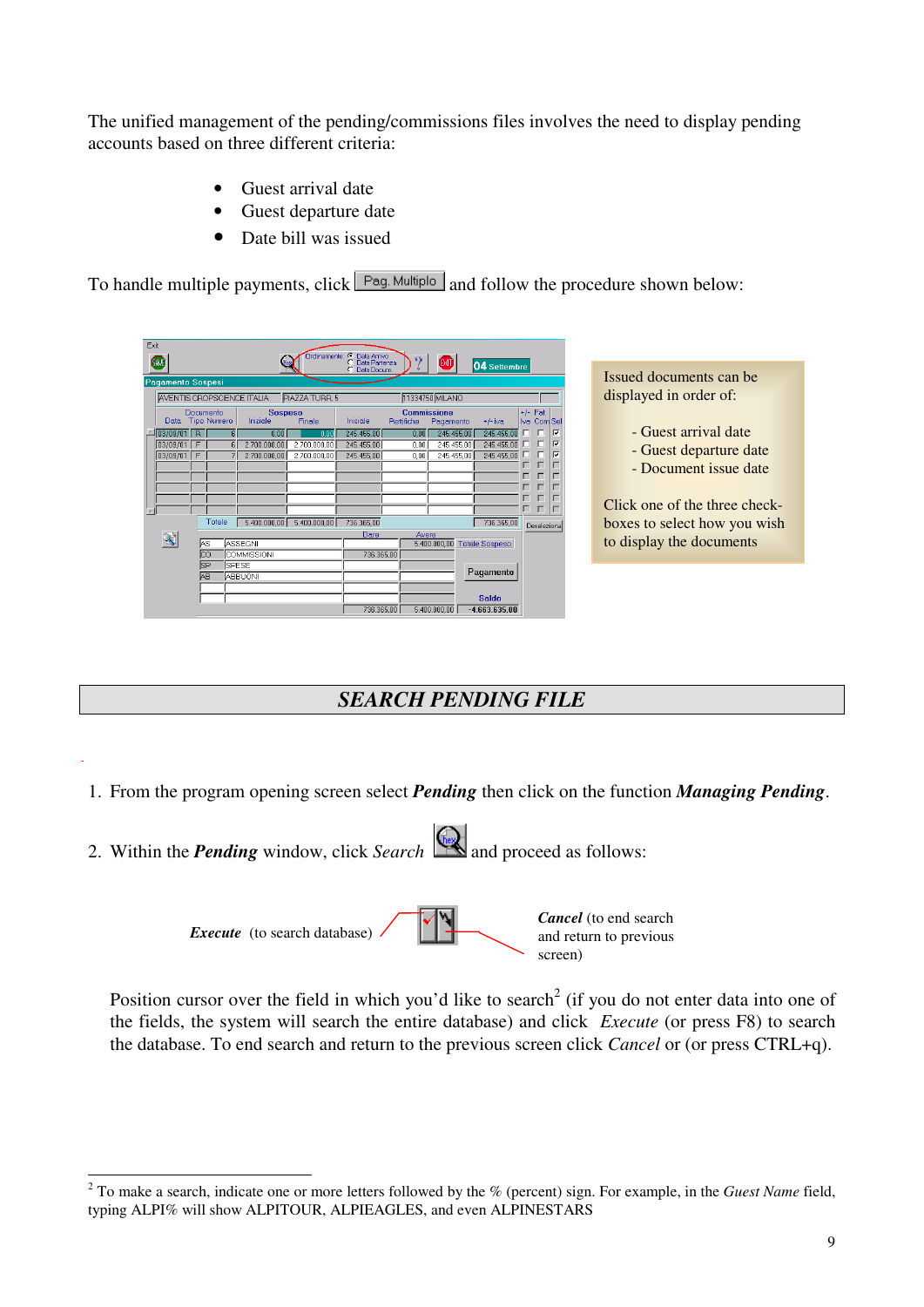## *ENTER A PENDING MANUALLY*

As pointed out in the preceding section, the system automatically transfers pending charges when processing the *Close Day* procedure. This list of pending accounts and any attached commissions, is available through the *Pending* window. The program also allows you to enter a pending charge manually as follows:

- 1. Locate the pending account as described on page 9.
- 2. Select the agency/firm desired and click *Insert* **the select of the following window:**





- 1. Document: Date, Type, Number
- 2. Name of Guest
- 3. Total account statement
- 4. Total amount Pending (must correspond to the total account statement)
- 5. Total on which to calculate commission (entered automatically based on the amount indicated in the total account field)
- 6. Percent of commission
- 7. Commission Total (calculated automatically)
- 8. Guest arrival date
- 9. Guest departure date
- 10. Type of Payment
- 3. Click *Confirm* to save the operation.

**ATTENTION: When manually entering a fiscal document number, make certain the number you enter does not correspond to the number of a bill issued by the system for the year in course. Errors can leave the computer system unable to effect** *Close Day* **procedure.**

## *PENDING - PAYMENT IN FULL*

- 1. Locate the pending account as described on page 9.
- 2. Within the *Pending* folder, select the account on which you wish to register payment.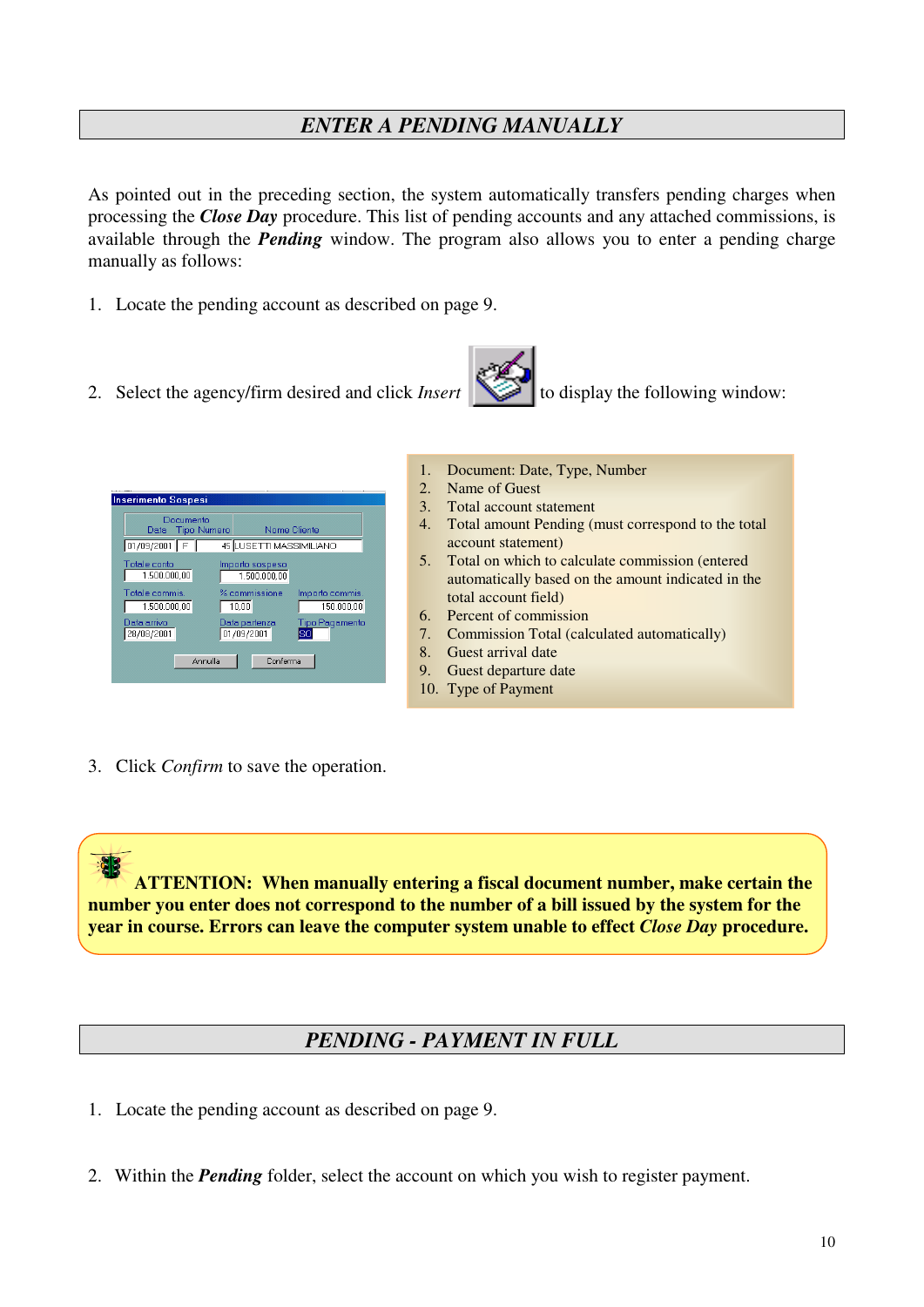3. The system allows you to define pending payments, but also to define the type of payment being used to settle a pending account:

> Click *Payment Type* **the limposta...** It define how the pending payment is collected **S Dettaglio Pagamento** Press F9 to select among the payment types given Documento AS ASSEGNO Nota Banca Popolare di Novara n. 17458 Esci

Click *Payment*  $\sqrt{\frac{P_{\text{tagamento}}}{P}}$  to enter payments for pending accounts. You *cannot* enter commissions.

If a pending payment has a commission attached, handle the transaction through the *Commission Details* folder. Using the Commission Details folder generates a transaction, which will not effect the the front office report.

| $CP =$ Commission Payment  |            |       |                  |                                   |       |     |            |                 |
|----------------------------|------------|-------|------------------|-----------------------------------|-------|-----|------------|-----------------|
|                            | Sospesi    |       | Dett. sospeso    | Dett. commissioni                 | Varie |     | Note       | <b>Attivita</b> |
|                            | 20/09/2001 | F 164 |                  | <b>PALLA LUIGI</b>                |       |     |            |                 |
|                            | Movimento  |       |                  |                                   |       |     |            | Importo         |
|                            | Data       |       | Tipo Pagam, Note |                                   |       | Op  | Entrate    | Uscite          |
|                            | 20/09/2001 | IE    |                  |                                   |       | ™А. | 370.909,00 |                 |
|                            | 25/09/2001 |       |                  | <b>C</b> CO PAGAMENTO COMMISSIONE |       | 33  |            | 370.909,00      |
| $CO = Type of Payment for$ |            |       |                  |                                   |       |     |            |                 |
| commission                 |            |       |                  |                                   |       |     |            |                 |

**N.B.** The *Transfer Pending* **Trast. Sos** button allows you to transfer a pending charge from one client account to another.

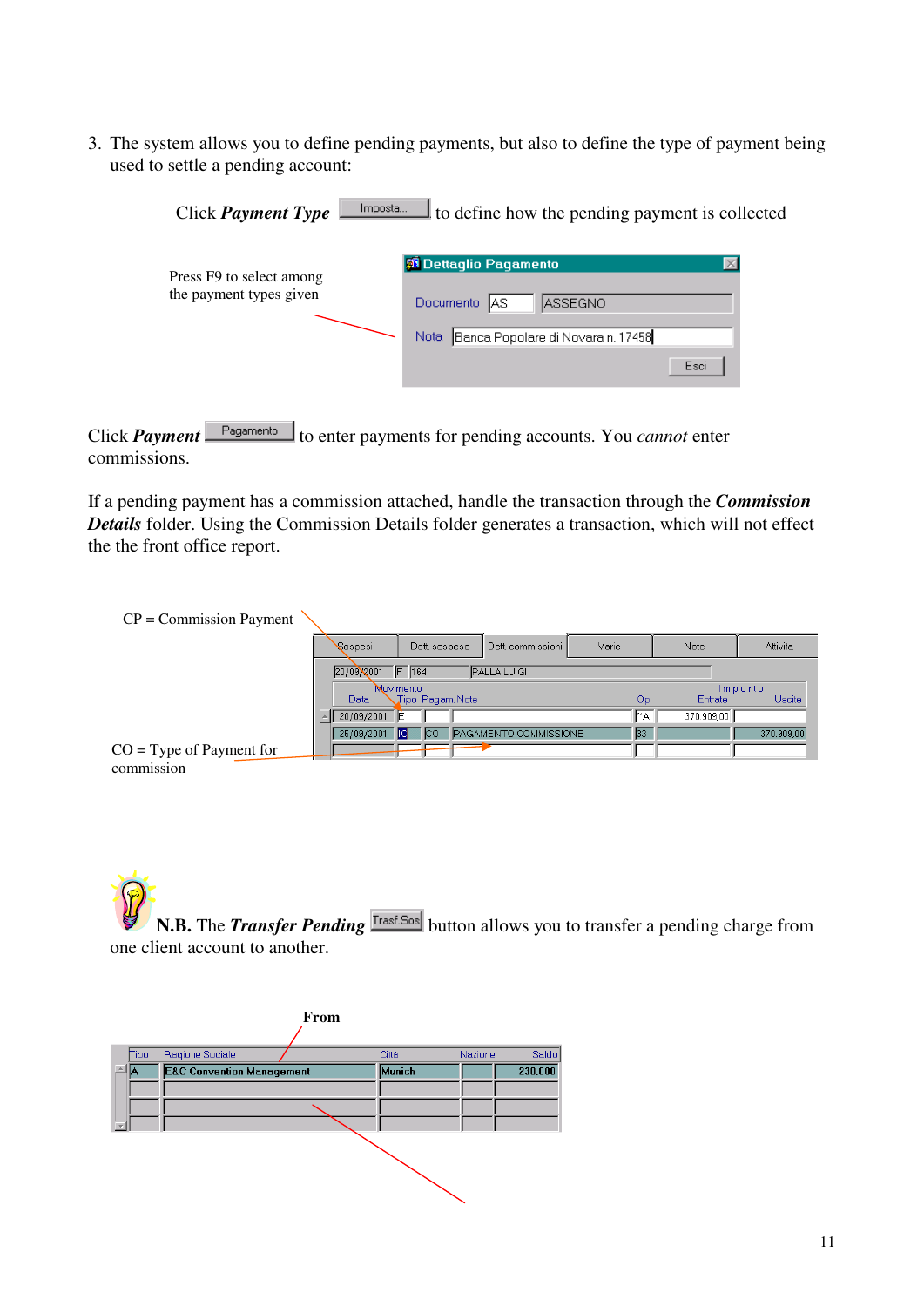|           | <b>A Trasferimento Sospesi.</b> |         |        |
|-----------|---------------------------------|---------|--------|
|           | Destinatario 31 EUROPE PLC      |         |        |
| Indirizzo | Via Orefici, 2                  |         |        |
| Città     | Milano                          |         |        |
| Telefono  | 02/72003210                     | Nazione |        |
| Esci      |                                 |         | Esequi |

#### 5. After entering all necessary information, save the operation by clicking *Execute*.

**To**

| The code $E$ indicates an entry transaction<br>or the registration of a pending charge                               |                                  |                                                                      |                                                                                                                                         | The code $\tilde{A}$ tells the operator that a<br>pending charge was entered automatically<br>by the system during Close Day procedure                                                                                               |           |                  |  |  |  |  |
|----------------------------------------------------------------------------------------------------------------------|----------------------------------|----------------------------------------------------------------------|-----------------------------------------------------------------------------------------------------------------------------------------|--------------------------------------------------------------------------------------------------------------------------------------------------------------------------------------------------------------------------------------|-----------|------------------|--|--|--|--|
| Sospesi                                                                                                              | Dett. sospeso                    | Dett. commissioni                                                    | Varie                                                                                                                                   | Note:                                                                                                                                                                                                                                | Attivita. |                  |  |  |  |  |
| 85. S<br><b>Company of Company</b>                                                                                   | $\mathcal{L}_{\rm eff}$<br>Jefin | Diff. spectast<br>$\mathbf{u} \in \mathbb{R}^{n \times n}$           | a di conservazione di col<br>Versionente<br>Nasiya K<br><b>The Local</b>                                                                | $\mathcal{A}$<br>A serie:<br>agaw. Xab                                                                                                                                                                                               | New York  | <b>Committee</b> |  |  |  |  |
| <u> 1999 - 1992 - 1993 - 1994 - 1994 - 1994 - 1994 - 1994 - 1994 - 1994 - 1994 - 1994 - 1994 - 1994 - 1994 - 199</u> | $200 - 200 = 0$<br>عثمان         |                                                                      | a ma diseasan mara<br>ويقوي                                                                                                             | <u> There is a community of the community of the community of the community of the community of the community of the community of the community of the community of the community of the community of the community of the commu</u> |           |                  |  |  |  |  |
| <b>State</b>                                                                                                         | <b>ALC</b>                       |                                                                      | Alberta Alberta                                                                                                                         |                                                                                                                                                                                                                                      |           |                  |  |  |  |  |
| <b>ALC</b><br>$\sim$ $\sim$<br><b>College</b>                                                                        | 18,900<br>$\sim$<br><b>ALC</b>   | <b>Contract Contract</b><br><b>State Street</b><br><b>Card</b><br>n. | and the company of the company<br>the control of<br><b>Contract Contract</b><br><b>Contract</b><br><b>Contractor</b><br><b>Contract</b> | <b>Contract</b><br><b>Contract</b><br><b>Contractor</b><br><b>Contractor</b>                                                                                                                                                         |           |                  |  |  |  |  |
|                                                                                                                      |                                  |                                                                      |                                                                                                                                         |                                                                                                                                                                                                                                      |           |                  |  |  |  |  |

The code *U* indicates an exit transaction or payment

To enter a cancellation of payment use the following procedure:

- 1. In the *Details* folder select the **"***U"* or cancellation transaction.
- 2. Click **Cancel** to delete the payment line entered by the system at the moment the payment was entered. At this point the system requests you verify the cancellation:



Clicking *Yes* will display the following dialog box: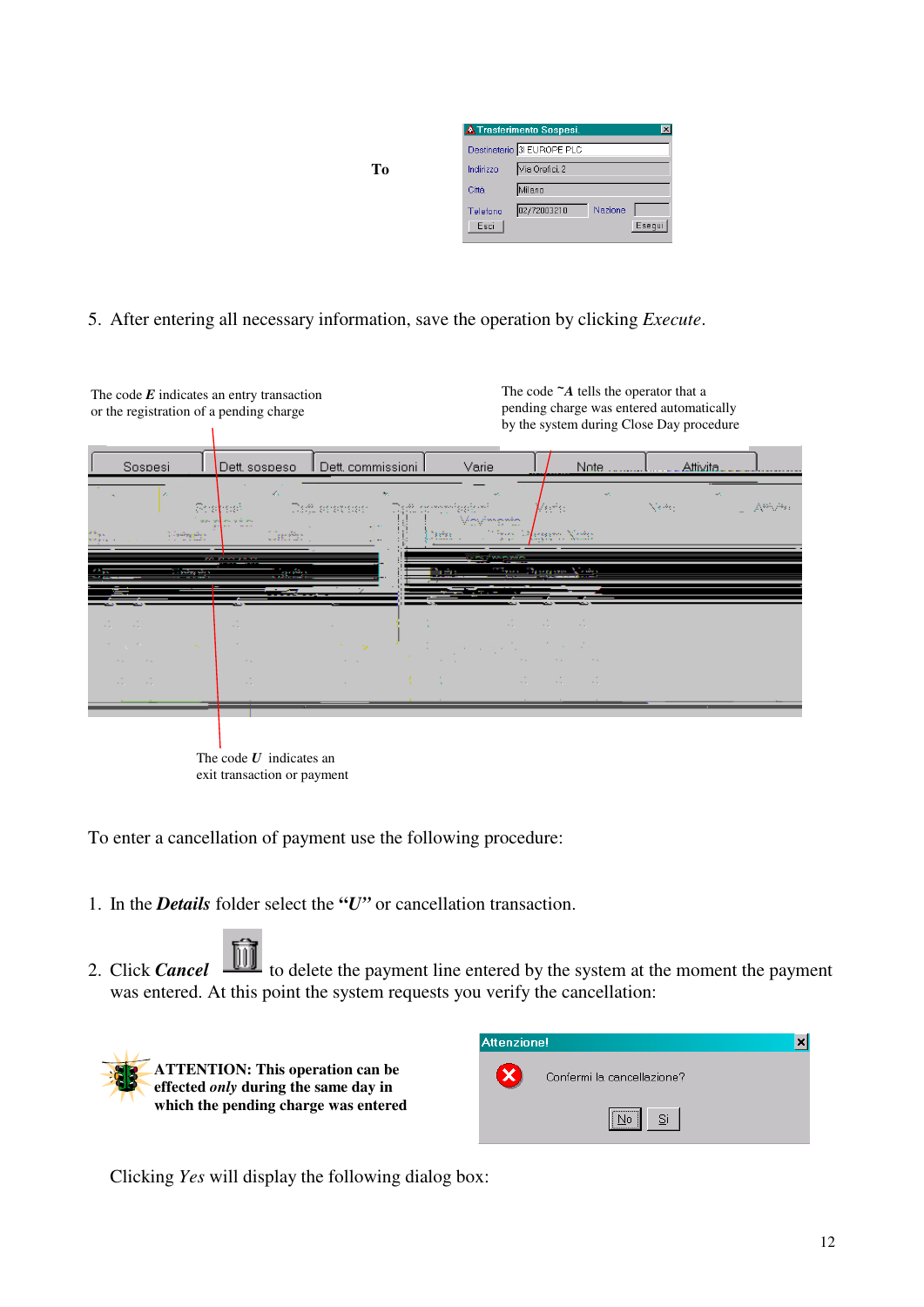

When you confirm your intention to cancel a payment, the system will automatically cancel this transaction and all *DayBook* transactions that may be attached

4. The cancellation will be saved when you click *Yes*

## *HANDLING MULTIPLE PAYMENTS*

The *Multiple Payments* window is used to enter *Partial payments* on a pending account as this operation CANNOT be effected within the *Pending Details* folder*.*

**The** *Multiple Payment* **function is used to manage pending payments where you wish to:**

- **1. Partially re-enter a single pending charge**
- **2. Totally or partially re-enter multiple pending charges with a single transaction**
- *3.* **Totally or partially re-enter multiple pending charges, which are attached to a commission, with a single transaction**

To handle multiple payments, click  $\sqrt{\frac{\text{Page Multiplo}}{\text{diag Multiplo}}}$  and follow the procedure shown below: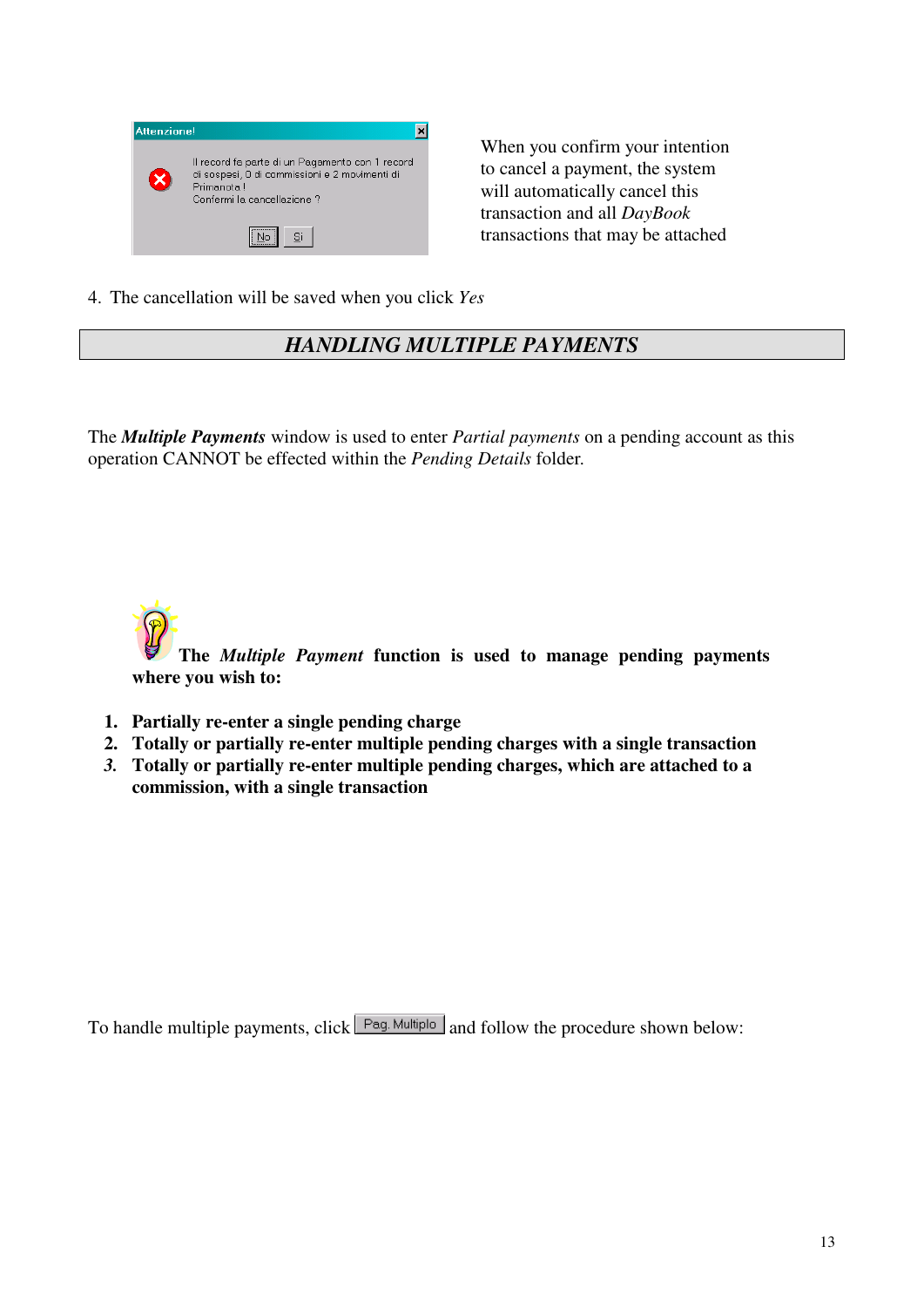| Exit |                          |                     |                                 |                            |                |                                                                |            |                                 |                 |            |                      |                         |
|------|--------------------------|---------------------|---------------------------------|----------------------------|----------------|----------------------------------------------------------------|------------|---------------------------------|-----------------|------------|----------------------|-------------------------|
|      | (SAVE)                   |                     |                                 | hey                        | Ordinamento:   | $\epsilon$<br>Data Arrivo<br>c<br>Data Partenza<br>Data Docum. | \$)        | <b>EXT</b>                      | 04 Settembre    |            |                      |                         |
|      | <b>Pagamento Sospesi</b> |                     |                                 |                            |                |                                                                |            |                                 |                 |            |                      |                         |
|      |                          |                     |                                 | AVENTIS CROPSCIENCE ITALIA | PIAZZA TURR, 5 |                                                                |            | 11334750 MILANO                 |                 |            |                      |                         |
|      | Data                     |                     | Documento<br><b>Tipo Numero</b> | <b>Sospeso</b><br>Iniziale | Finale         | Iniziale                                                       | Rettifiche | <b>Commissione</b><br>Pagamento | $+/-iva$        | <b>Iva</b> | $+/-$ Fat.<br>Com Se |                         |
|      | 03/09/01                 | в                   |                                 | 0,00<br>6                  | 0,00           | 245.455,00                                                     | 0.00       | 245.455,00                      | 245.455,00      |            | г                    | ⊽                       |
|      | 03/09/01                 |                     |                                 | 2.700.000,00<br>ĥ          | 2.700.000,00   | 245.455,00                                                     | 0.00       | 245.455,00                      | 245.455,00      |            | г                    | $\overline{\mathbf{v}}$ |
|      | 03/09/01                 |                     |                                 | 2.700.000,00               | 2.700.000,00   | 245.455,00                                                     | 0,00       | 245.455,00                      | 245.455,00      |            | г                    | $\overline{\mathbf{v}}$ |
|      |                          |                     |                                 |                            |                |                                                                |            |                                 |                 |            | Л                    | г                       |
|      |                          |                     |                                 |                            |                |                                                                |            |                                 |                 |            | г                    | г                       |
|      |                          |                     |                                 |                            |                |                                                                |            |                                 |                 |            | Г<br>$\Gamma$        | г                       |
|      |                          |                     |                                 |                            |                |                                                                |            |                                 |                 |            | г                    | г                       |
|      |                          |                     |                                 |                            |                |                                                                |            |                                 |                 |            |                      |                         |
|      |                          |                     | Totale                          | 5.400.000,00               | 5.400.000,00   | 736.365,00                                                     |            |                                 | 736.365,00      |            | Deselezion           |                         |
|      |                          | AS                  |                                 | ASSEGNI                    |                | Dare                                                           | Avere      | 5.400.000,00 Totale Sospeso     |                 |            |                      |                         |
|      |                          | $\overline{\infty}$ |                                 | <b>COMMISSIONI</b>         |                | 736.365.00                                                     |            |                                 |                 |            |                      |                         |
|      |                          | <b>SP</b>           |                                 | <b>SPESE</b>               |                |                                                                |            |                                 |                 |            |                      |                         |
|      |                          | <b>AB</b>           |                                 | <b>ABBUONI</b>             |                |                                                                |            |                                 | Pagamento       |            |                      |                         |
|      |                          |                     |                                 |                            |                |                                                                |            |                                 |                 |            |                      |                         |
|      |                          |                     |                                 |                            |                |                                                                |            |                                 | <b>Saldo</b>    |            |                      |                         |
|      |                          |                     |                                 |                            |                | 736.365.00                                                     |            | 5.400.000.00                    | $-4.663.635.00$ |            |                      |                         |

*Pending*

indicated in the *Initial* field. Therefore, whenever the pending charge must be modified, you need only change the amount indicated in the *Final* field.

The *Initial* amount can be different from the *Final* amount due to credits or partial payments applied to the account. The system automatically suggests the same value for the *Final* field as

#### Issued documents can be displayed in order of:

- Guest arrival date
- Guest departure date
- Document issue date

Click one of the three checkboxes to select how you wish to display the documents

#### *Commission*

This column will indicate the following information:

- Initial: amount calculated when a bill is issued
- Rectify: any changes to the amount displayed in the *Initial* field
- Payment: amount used as code CO = commission-earning charges, for pending payments
- +/-VAT: this field displays the total commission charge in a way different from that in the check-box +/- VAT if selected

| Pagamento Sospesi   |           |                    |                            |                          |              |            |                           |              |             |                   |   |
|---------------------|-----------|--------------------|----------------------------|--------------------------|--------------|------------|---------------------------|--------------|-------------|-------------------|---|
| BONOMI E PAGANI SRL |           |                    |                            | VIA PAOLO DA CANNOBIO, 2 |              |            | <b>MILANO</b>             |              |             |                   |   |
|                     |           | Documento          | <b>Sospeso</b>             |                          |              |            | Commissione               |              | $+/-$       | Fat.              |   |
| Data                |           | <b>Tipo Numero</b> | Iniziale                   | Finale                   | Iniziale     | Rettifiche | Pagamento                 | $+/-i\vee a$ | <b>Ival</b> | Com <sup>St</sup> |   |
| 08/09/01            | B         | 106                | 450.000.00                 | 450.000.00               | 0.00         |            | 0.00<br>0.00              | 0.00         |             |                   | ℝ |
| 08/09/01            | B         | 107                | 300.000,00                 | 300.000,00               | 0.00         | 0.00       | 0.00                      | 0.00         |             | г                 | R |
| 08/09/01            | F         | 131                | 0.00                       | 0.00                     | 1.112.727.00 |            | 0.00<br>112.727,00        | 1.112.727.00 |             | ╔                 | г |
| 08/09/01            | F         | 132                | 35,000.00                  | 35.000.00                | 0.00         | 0.00       | 0.00                      | 0.00         |             | г                 | ℝ |
| 09/09/01            | F         | 134                | 0.00                       | 0.00                     | 181.818,00   |            | 181.818.00<br>0.00        | 181.818.00   |             | г                 | ℝ |
|                     |           |                    |                            |                          |              |            |                           |              |             | г                 |   |
|                     |           |                    |                            |                          |              |            |                           |              |             | г                 |   |
|                     |           |                    |                            |                          |              |            |                           |              |             |                   |   |
|                     |           | Totale             | 785,000,00                 | 785.000,00               | 181.818.00   |            |                           | 181.818.00   |             | Deselezion        |   |
|                     |           |                    |                            |                          | Dare         |            | Avere                     |              |             |                   |   |
| 曳                   |           | BO13               | <b>BONIFICO</b>            |                          | 600.000,00   |            | 785.000,00 Totale Sospeso |              |             |                   |   |
|                     | lсо       |                    | <b>INCASSO COMMISSIONE</b> |                          | 181.818.00   |            |                           |              |             |                   |   |
|                     | <b>SP</b> |                    | <b>SPESE BANCARIE</b>      |                          |              | 3.000,00   |                           |              |             |                   |   |
|                     | lАB       |                    | ABBUONI                    |                          |              | 182,00     |                           | Pagamento    |             |                   |   |
|                     |           |                    |                            |                          |              |            |                           |              |             |                   |   |
|                     |           |                    |                            |                          |              |            |                           | Saldo        |             |                   |   |
|                     |           |                    |                            |                          | 785,000,00   |            | 785,000.00                | 0.00         |             |                   |   |

The moment the payment is effected, it is possible to use the amount relative to commissions

#### 14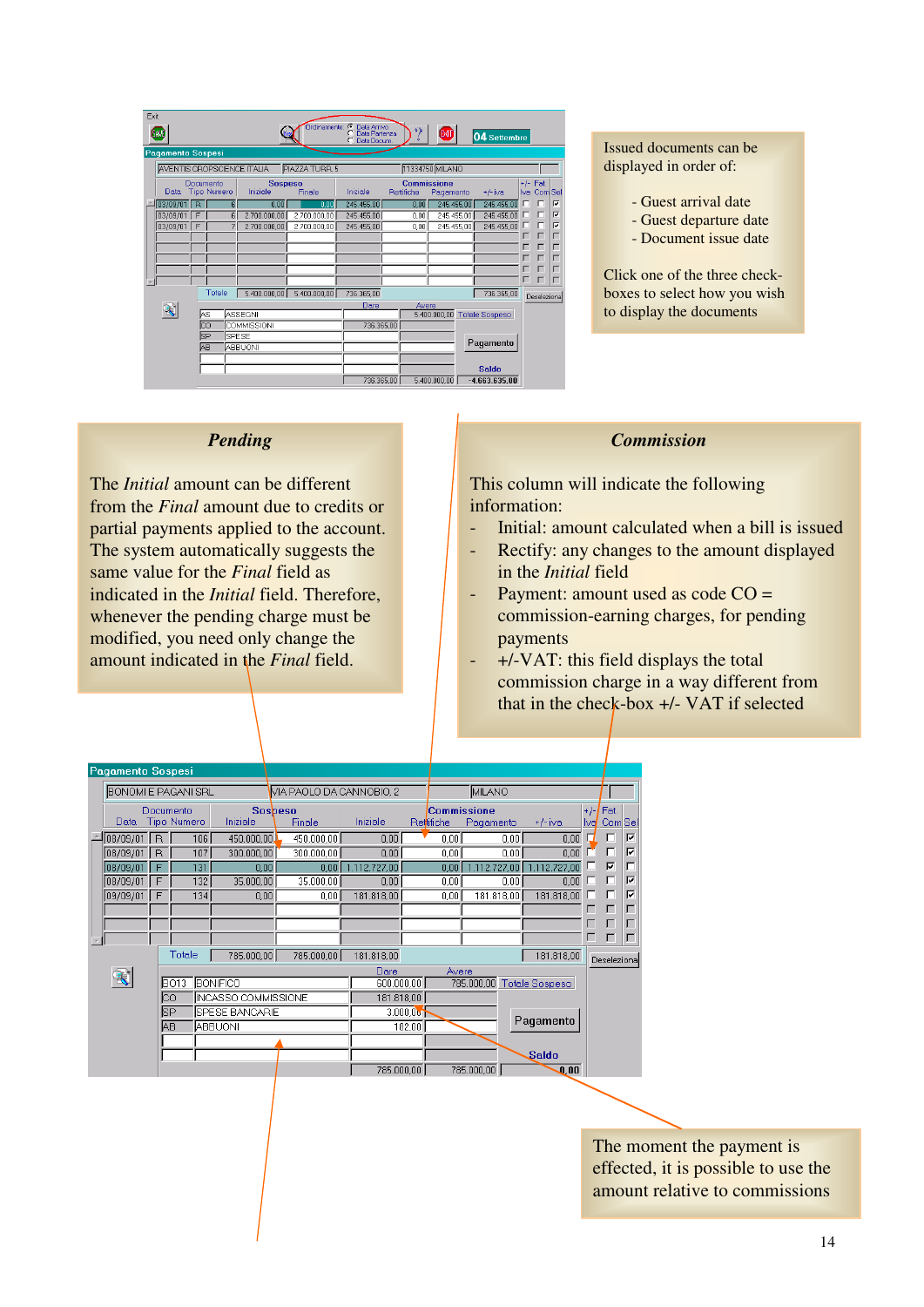Payment grid: This grid displays information relative to pending payments selected (normally, displayed is the net payment showing commissions). Within the grid, the operator can also enter associated banking charges and possible rebates or allowances. The types of payment indicated in the grid are controlled by default parameters. Within the *Pending Details* window, pending bills, appear as a single payment transaction with the principal type of payment indicated on the first line (Bank draft is the default  $satina)$ 

• As indicated in the figure below, once you have selected pending bills to which you will apply the payment, you can enter a partial payment (on the amount pending), amend and/or partially pay a commission.

Partial payment of certain bills

relative to the multiple payment **Adjustments** and partial payments of some charges relative to the commissions associated with the multiple payment



**When you have selected a document or commission from the payment window, the system displays guest details such as dates of arrival, departure, and name of guest for which the pending charge or commission applies:**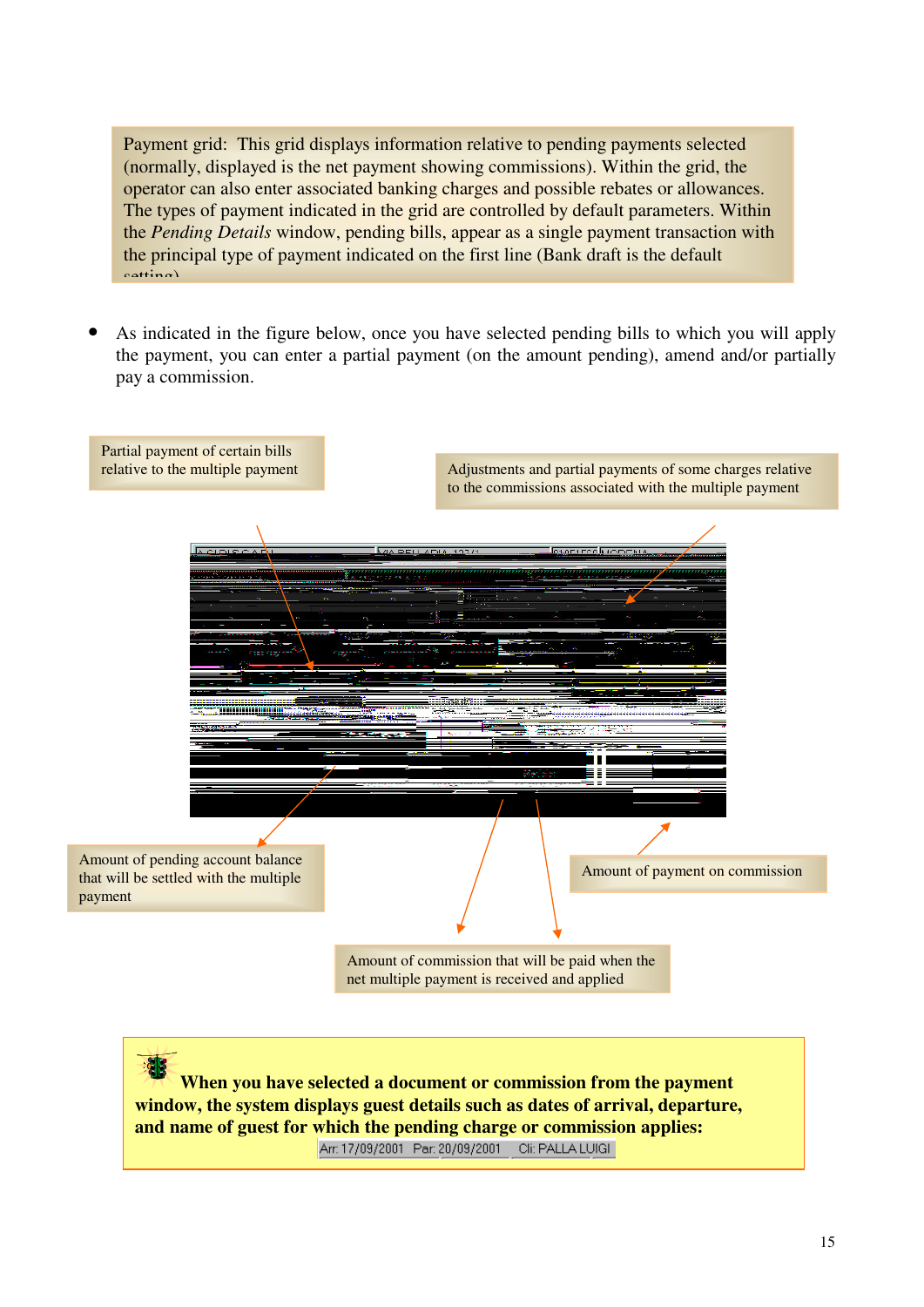• From the payment window you can also perform the following operations:

1. Determine the addition of VAT on a commissionable charge amount (see column +/- VAT). Bear in mind that agency invoices can show varying commission + VAT% in keeping with the laws of different nations in which agencies operate. You will find the applicable VAT% defined within the *Bookkeeping* folder of each individual agency's *Client Index* entry:



| Pagamento Sospesi |    |                                                |                |                          |              |                                                           |              |            |             |               |    | Once you define the<br>applicable VAT, the |
|-------------------|----|------------------------------------------------|----------------|--------------------------|--------------|-----------------------------------------------------------|--------------|------------|-------------|---------------|----|--------------------------------------------|
|                   |    | <b>BONOMI E PAGANI SRL</b><br><b>Documento</b> | <b>Sospeso</b> | VIA PAOLO DA CANNOBIO, 2 |              | <b>MILANO</b><br>$ 10\rangle$<br>$+/-$ Fat<br>Commissione |              |            |             |               |    | Multi-Payment section                      |
| Data.             |    | Tipo Numero                                    | Iniziale       | Finale                   | Iniziale     | Rettifiche                                                | Pagamento    | $+/-$ iva  | <b>Ival</b> | <b>Comoel</b> |    | of the window appears                      |
| 08/09/01          | B. | 106                                            | 450.000.00     | 450.000,00               | 0,00         | 0,00                                                      | 0,00         | 0.00       | R           |               | ☞  | as indicated. The                          |
| 08/09/01          | B. | 107                                            | 300.000,00     | 300.000,00               | 0.00         | 0.00                                                      | 0.00         | 200        | ⊽           |               | ⊽  | commissionable                             |
| 08/09/01          |    | 131                                            | 0.00           | 0.00                     | 1,112,727,00 | 0.00                                                      | 1,112,727,00 | 23.999,00  | ⊽           | ঢ             |    | amount is                                  |
| 08/09/01          | F  | 132 <sub>1</sub>                               | 35,000,00      | 35,000,00                | 0.00         | 0,00                                                      | 0,00         | 0,00       | ☞           |               | ঢ় |                                            |
| 09/09/01          | F  | 134                                            | 0.00           | 0.00                     | 181,818,00   | 0.00                                                      | 181.818.00   | 199,999,00 | ☞           |               | ঢ় | automatically increased                    |
|                   |    |                                                |                |                          |              |                                                           |              |            |             |               |    | by the VAT percentage                      |
|                   |    |                                                |                |                          |              |                                                           |              |            |             |               |    | indicated in the Client                    |
|                   |    |                                                |                |                          |              |                                                           |              |            |             | г             |    |                                            |
|                   |    | Totale                                         | 785,000.00     | 785,000.00               | 181.818.00   |                                                           |              | 199.999,00 |             | Deselezional  |    | Index                                      |

2. The *Com Inv* check-box (center) is flagged if a commission invoice has already arrived, as indicated in the figure below:

| +/- | Fat.    |   |
|-----|---------|---|
| lva | Com Sel |   |
| ⊽   | п       | ⊽ |
| ⊽   | ⊓       | ⊽ |
| ⊽   | ⊽       | г |
| ⊽   | п       | ⊽ |
| ⊽   | ⊓       | ⊽ |
| □   | ┌       | П |
|     |         |   |
|     |         |   |

• Once you have finished applying payment to the documents click **Pagamento** to confirm.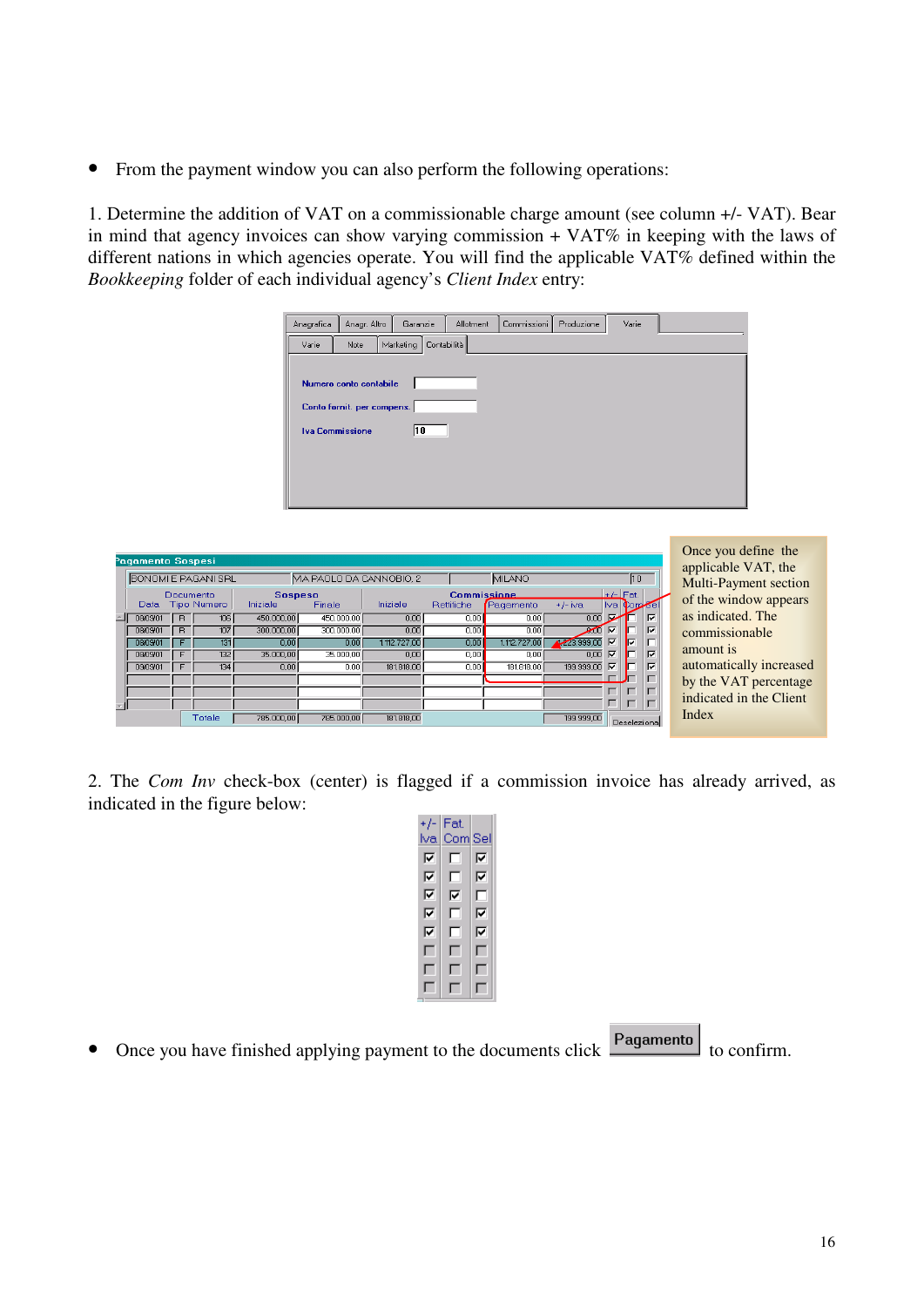|                  |                            | Dare          | Avere         |                              |
|------------------|----------------------------|---------------|---------------|------------------------------|
| BO <sub>13</sub> | <b>BONFICO</b>             | 11.912.000,00 |               | 13.355.000,00 Totale Sospeso |
| <b>CO</b>        | <b>INCASSO COMMISSIONE</b> | 1.442.818,00  |               |                              |
| <b>SP</b>        | <b>SPESE BANCARIE</b>      |               |               |                              |
| <b>AB</b>        | <b>ABBUON</b>              | 182.00        |               | Pagamento                    |
|                  |                            |               |               |                              |
|                  |                            |               |               | <b>Saldo</b>                 |
|                  |                            | 13.355,000.00 | 13.355.000,00 | 0,00                         |

• When a payment is confirmed, within the *Pending Details* folder of the documents relative to the payment, a new line appears in which a code indicates how the pending charge was paid

| Sospesi          |            | Dett. sospeso    | Dett. commissioni | Varie | Note       | Attivita   |  |
|------------------|------------|------------------|-------------------|-------|------------|------------|--|
| 08/09/2001 R 106 |            |                  | PEGGY SPEEDY      |       |            |            |  |
|                  | Movimento  |                  |                   |       |            | Importo    |  |
| <b>Data</b>      |            | Tipo Pagam. Note |                   | Op.   | Entrate    | Uscite     |  |
| 08/09/2001 日     |            |                  |                   | l~A   | 450.000,00 |            |  |
| 10/09/2001 U     |            | Iвo              |                   | lΜE   |            | 450.000,00 |  |
|                  |            |                  |                   |       |            |            |  |
|                  |            |                  |                   |       |            |            |  |
|                  |            |                  |                   |       |            |            |  |
|                  |            |                  |                   |       |            |            |  |
|                  | Prima nota |                  |                   |       | Saldo      | 0.00       |  |

• When the payment is confirmed, within the *Commission Details* folder of the documents relative to the payment, a new line appears to indicate payment of commission, and another line to indicate if any other modifications where made:

| Transaction closure relative to the payment |               |           |                  |  |                 |                  | Note       | Attivita   |
|---------------------------------------------|---------------|-----------|------------------|--|-----------------|------------------|------------|------------|
|                                             |               |           |                  |  | DOKAN MALESYANO |                  |            |            |
|                                             |               | Movimento |                  |  |                 |                  |            | Importo    |
|                                             | Data          |           | Tipo Pagam. Note |  |                 | Op.              | Entrate    | Uscite     |
|                                             | 20/09/2001 日  |           |                  |  |                 | l <sup>∾</sup> A | 181.818,00 |            |
|                                             | 25/09/2001    |           |                  |  |                 | 133              |            | 181.000,00 |
|                                             | 25/09/2001 SC |           | BO1              |  |                 | 133              |            | 818,00     |
|                                             |               |           |                  |  |                 |                  |            |            |
|                                             |               |           |                  |  |                 |                  |            |            |
|                                             |               |           |                  |  |                 |                  |            |            |

The part of the payment relating to banking charges, rebates or rounding out, referring to the pending amount rather than to a specific document, is generated within DayBook and is displayed by clicking **Frimancia** which opens the following window:

Transaction closure relative to an adjustment for commission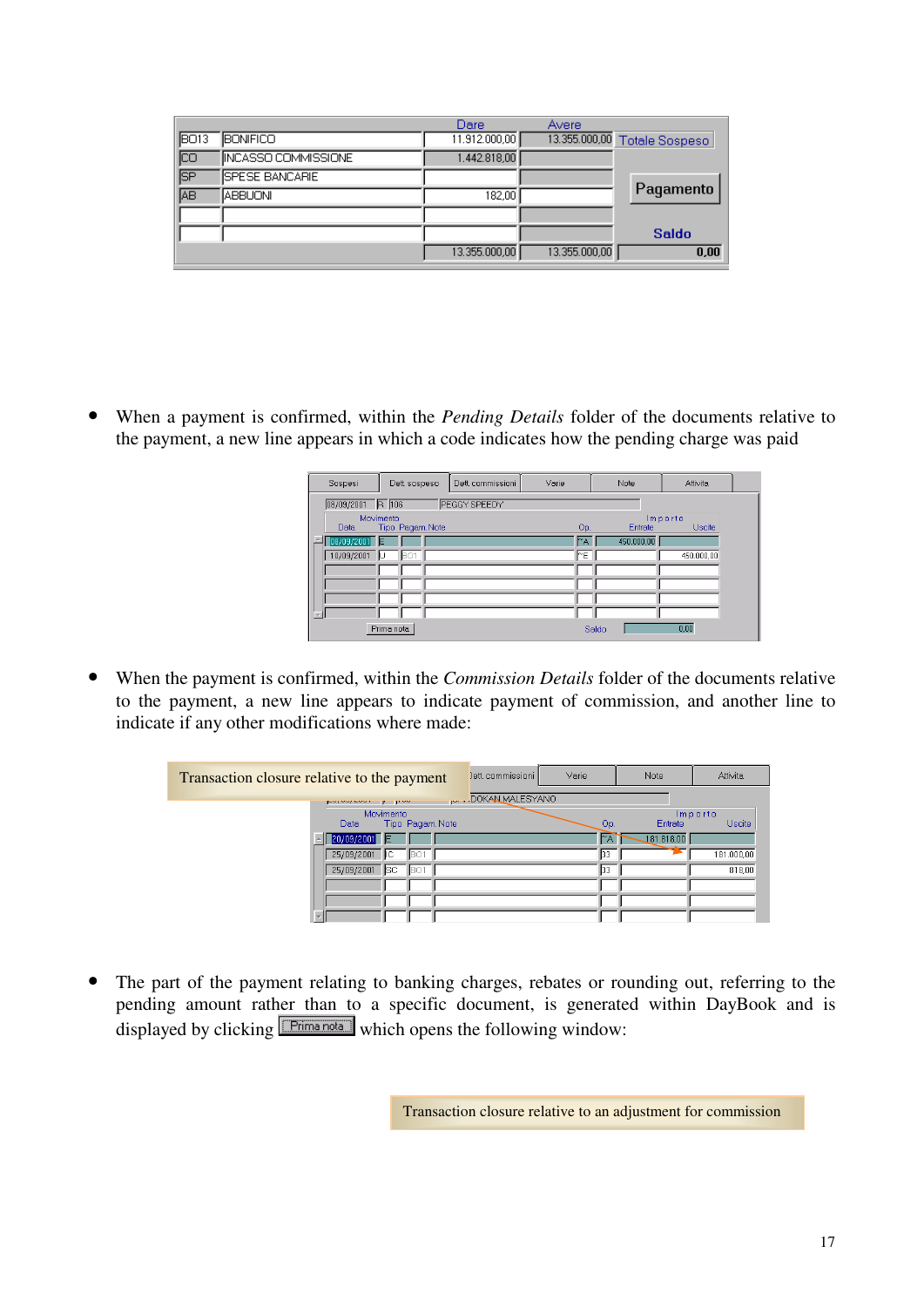| <b>ED FRONT-OFFICE</b>              |                                     |                                | GP Dati Hotel Service ("E) |                                                                                                                                                                                                                                                      |                                                                    | **Jolanda  ■■■ |                                                                                                 |      |  |  |
|-------------------------------------|-------------------------------------|--------------------------------|----------------------------|------------------------------------------------------------------------------------------------------------------------------------------------------------------------------------------------------------------------------------------------------|--------------------------------------------------------------------|----------------|-------------------------------------------------------------------------------------------------|------|--|--|
| Liste Exit                          |                                     |                                |                            |                                                                                                                                                                                                                                                      |                                                                    |                |                                                                                                 |      |  |  |
| <b>GND</b>                          |                                     | m                              | $\ast_{\mathbb{X}}$        | EXF                                                                                                                                                                                                                                                  |                                                                    | 10 Settembre   |                                                                                                 |      |  |  |
| Prima nota                          |                                     |                                |                            |                                                                                                                                                                                                                                                      |                                                                    |                |                                                                                                 |      |  |  |
|                                     |                                     | Movimenti di Primanota (Cassa) |                            |                                                                                                                                                                                                                                                      | Data 10/09/2001                                                    |                |                                                                                                 |      |  |  |
| <b>Data</b>                         | <b>Causale</b>                      | <b>Descrizione</b>             | <b>Entrate</b>             | <b>Uscite</b>                                                                                                                                                                                                                                        | Sottoconto Controp.                                                |                | Op.CPC.                                                                                         |      |  |  |
| 10/09/2001 20 Generica inc. sospesi |                                     | <b>BONIFICO</b>                | 0.00                       | 785.000,00                                                                                                                                                                                                                                           |                                                                    |                | $\overline{\ }$ $\overline{\ }$ $\overline{\ }$ $\overline{\ }$ $\overline{\ }$ $\overline{\ }$ |      |  |  |
|                                     | 10/09/2001 20 Generica inc. sospesi | <b>BONIFICO BONO</b>           | 580.000,00                 |                                                                                                                                                                                                                                                      | 0,00 1801000097                                                    |                | Ⅳ                                                                                               |      |  |  |
|                                     | 10/09/2001 20 Generica inc. sospesi | <b>BONIFICO BONO</b>           | 199.999,00                 |                                                                                                                                                                                                                                                      | 0,00 2406100999                                                    |                | ⊮                                                                                               |      |  |  |
|                                     | 10/09/2001 20 Generica inc. sospesi | <b>BONIFICO BONO</b>           | 5.001,00                   |                                                                                                                                                                                                                                                      | 0,00 5106000140                                                    |                |                                                                                                 |      |  |  |
|                                     |                                     |                                |                            |                                                                                                                                                                                                                                                      |                                                                    |                |                                                                                                 |      |  |  |
|                                     |                                     |                                |                            |                                                                                                                                                                                                                                                      |                                                                    |                |                                                                                                 |      |  |  |
|                                     |                                     |                                |                            |                                                                                                                                                                                                                                                      |                                                                    |                |                                                                                                 |      |  |  |
|                                     |                                     |                                |                            | Within the $DayBook$ window, a statement is entered for each type of<br>payment received. Transactions within a subaccount, as shown, are those<br>tabled within the accounting program SIGLA++. For example:<br><b>C</b> Tabelle: movimenti SOSPESI |                                                                    |                |                                                                                                 |      |  |  |
|                                     | Ditta BONOMI E PAGANI SRL           |                                | Codice                     | cо                                                                                                                                                                                                                                                   | PagaDT Sottoconto dare Sottoconto avere Caus. Attivo<br>2406100999 |                |                                                                                                 | ICCO |  |  |

## *MANAGING SUMMARY INVOICE*

To issue a summary invoice proceed as follows:

- 1. Locate the pending account as described on page 9.
- 2. Issuing a summary invoice can be made by clicking  $\mathbb{Z}$  which displays the following window:

You can define a time interval



Account holder information that will be used on the fiscal receipt.

*Client*: Responsible account holder of charge selected on left for the summary invoice *Note*: Optional note relative to the fiscal receipt selected on left**Fattura Riepilogativa** Formato Standard **Sospesi** Dal 01-01-2000 al 13-08-2001 SALMOIRAGHI & VIGANO' SPA Intestata Hotel Data Num Doc **Totale Conto Totale Sospeso** This part of the Cliente **MALENTINI FEDERICA** 亍  $\boxed{01-01-01}$   $\boxed{200}$   $\boxed{R}$  $200.000,00$  $\overline{00}$ window lists all the  $04-02-00$  560 R  $3.400.000,00$ 叵  $\overline{00}$ Note fiscal receipts issued **IR**  $\overline{100}$ 34.000.000,00 within the specified  $\overline{\mathbb{H}}$  $\sqrt{02-01-00}$   $\sqrt{450}$ Data Add Totale Conerti time period. To Е  $\blacksquare$ define the insertion of one fiscal receipt Е within the summary  $\blacksquare$ invoice, flag the  $\blacksquare$ check-box right of  $\blacksquare$ *Caparre / Depositi utilizzabili*<br>Anno Numero Doc. Residuo - D *Total Pending*. Н ...<br>DA SCARICARE  $\Gamma$  $\Gamma$ Caparre  $\overline{.00}$  $\frac{100}{37.600.000,00}$ Depositi |  $\overline{.00}$ Cambio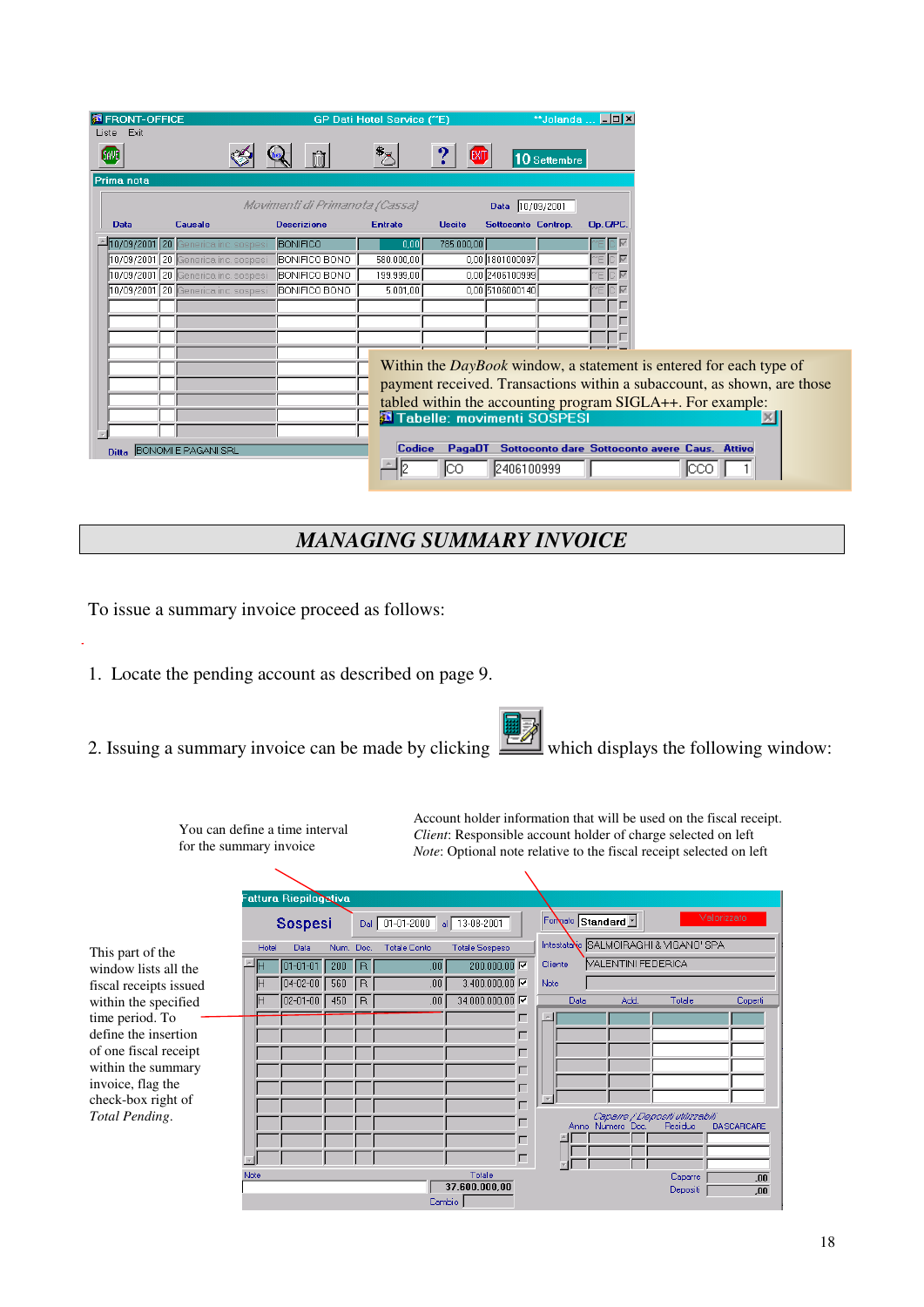3. Once you define the fiscal receipts to include in the summary invoice, you can print the fiscal document by clicking:





4. When you issue a summary invoice in this way, all the individual fiscal receipts within the *Pending* folder will be replaced by this summary. The information details of individual fiscal receipts are moved to an attached table, accessible by double-clicking the individual line of the summary invoice (that is generated as described below).

| Sospesi      |              |                                                 | Dett. sospeso        | Dett. commissioni                  | Varie        |           | Note       |            | Attivita                                                          |               |  |                           |  |
|--------------|--------------|-------------------------------------------------|----------------------|------------------------------------|--------------|-----------|------------|------------|-------------------------------------------------------------------|---------------|--|---------------------------|--|
| Data         |              | <b>Documento</b><br>Nome Cliente<br>Tipo Numero |                      | <b>Sospeso</b><br>Saldo<br>Importo |              |           |            |            | Estratto F.<br><b>Commissione</b><br>Saldo<br>Conto C.<br>Importo |               |  | Before issuing the fiscal |  |
| $04/09/01$ R |              |                                                 | 8 SINIBALDI GIOVANNI |                                    | 161.000.00   |           | 161.000.00 | 0,00       | 0,00                                                              |               |  | receipt, the pending file |  |
| 104/09/01    | <b>B</b>     |                                                 | 9 FORIERI CLAUDIO    |                                    | 161.000.00   |           | 161.000.00 | 0,00       | 0,00                                                              |               |  | is displayed as shown     |  |
| 04/09/01     | <b>B</b>     |                                                 | 10 ZUANETTI ANNA     |                                    | 161.000.00   |           | 161.000.00 | 0,00-      | 0,00                                                              |               |  |                           |  |
| 104/09/01 I  | -R           |                                                 |                      | 11 MALVASON ERMANNO                | 161.000.00   |           | 161.000,00 | 0,00       | 0,00                                                              |               |  |                           |  |
| 04/09/01     | <b>R</b>     |                                                 | 12 PENACCHIONI ANNA  |                                    | 161.000,00   |           | 161.000.00 | 0.00       | 0.00                                                              |               |  |                           |  |
| 104/09/01 1  | $\mathsf{R}$ |                                                 | 13 CAVALETTO MARA    |                                    | 161.000,00   |           | 161.000,00 | 0.00       | 0.00                                                              |               |  |                           |  |
| 04/09/01     | $\mathsf{R}$ |                                                 | 14 ZANICHELLI MARIA  |                                    | 161.000.00   |           | 161.000,00 | 0.00       | 0.00                                                              |               |  |                           |  |
| 04/09/01     | $\mathsf{R}$ |                                                 | 15 EINAUDI GIOVANNI  |                                    | 161.000.00   |           | 161.000.00 | 0.00       | 0.00                                                              |               |  |                           |  |
| $\mathbb{R}$ |              | Prima nota                                      |                      | Pagamento                          | Imposta pag. | Dettaglio |            | Trasf.Sos. |                                                                   | Paq. Multiplo |  |                           |  |

When a summary invoice is issued, a new line is inserted in the pending file, which indicates the single summary invoice. This composite entry will indicate the total of the receipts and the total of any commissions calculated on the receipts.

| Sospesi                                     | Dett. sospeso | Dett.commissioni                                     | Varie<br>Note                    |                           | Attivita           |                       |                               |                                                                                                                                              |
|---------------------------------------------|---------------|------------------------------------------------------|----------------------------------|---------------------------|--------------------|-----------------------|-------------------------------|----------------------------------------------------------------------------------------------------------------------------------------------|
| <b>Documento</b><br>Data Tipo Numero        |               | Nome Cliente                                         | <b>Sospeso</b><br><b>Importo</b> | Saldo                     | Importo            | <b>Commissione</b>    | Estratto F.<br>Saldo Conto C. |                                                                                                                                              |
| 05/09/01 FR<br>$\mathbb{R}^3$<br>Prima nota |               | 8 FATTURA RIEPILOGATIVA<br>Pagamento<br>Imposta pag. | 1,288,000.00                     | 1.288,000,00<br>Dettaglio | 0,00<br>Trasf.Sos. | 0.00<br>Paq. Multiplo |                               | When you create a<br>summary invoice, all<br>files relevant to the<br>charges summarised<br>within, are regrouped<br>under one single entry. |

To display the summarised documents, double-click the relevant line of the summary: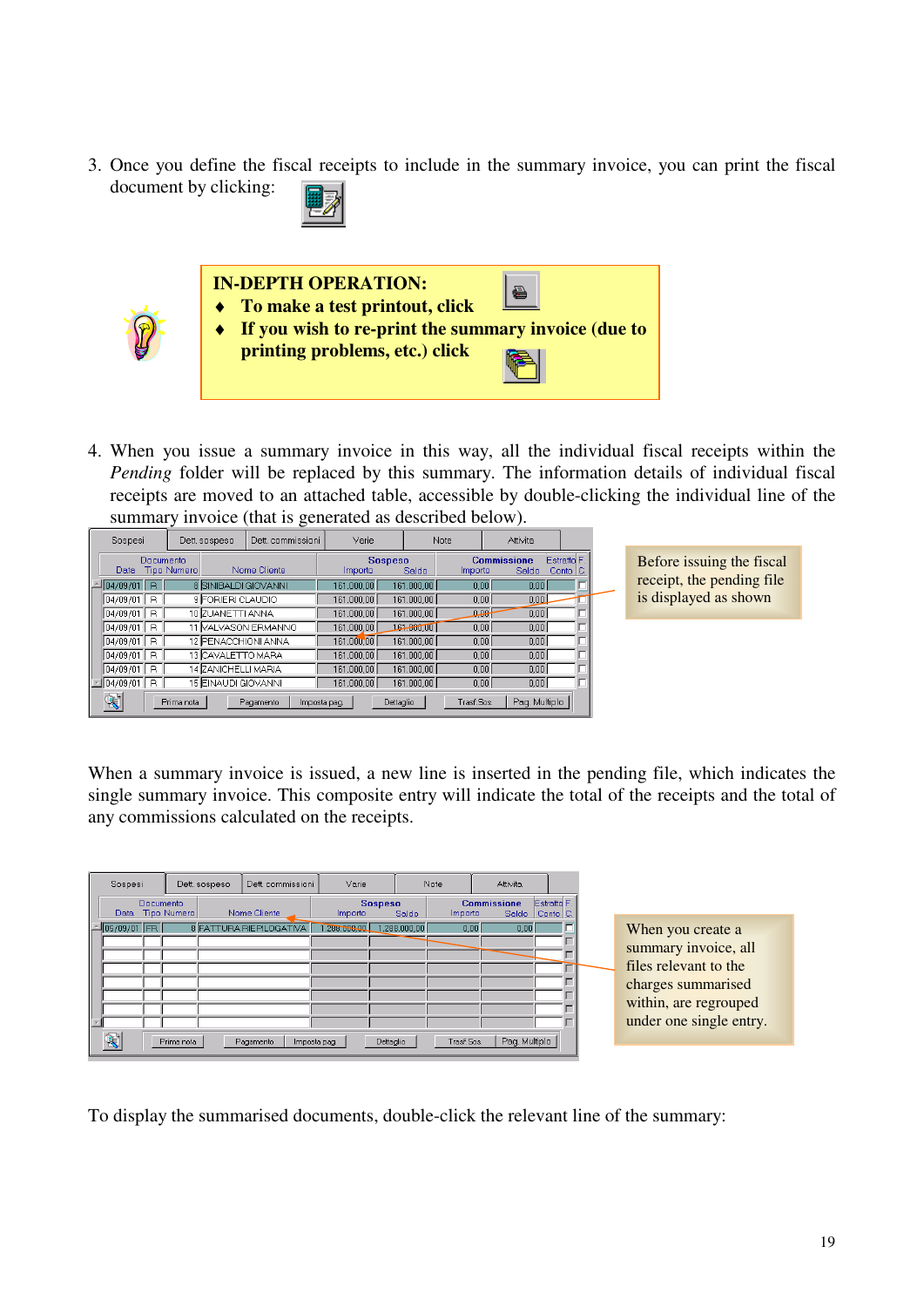|                |           | Documenti collegati Fattura Riepilogativa |                            |                | $\boldsymbol{\mathsf{x}}$ |             |       |  |
|----------------|-----------|-------------------------------------------|----------------------------|----------------|---------------------------|-------------|-------|--|
|                | Documento |                                           |                            | <b>Sospeso</b> |                           | Commissione |       |  |
|                |           | Data Tipo Numero                          | Nome Cliente               | Importo        | Saldo                     | Importo     | Saldo |  |
| $ 04/09/20 $ R |           |                                           | 8 SINIBALDI GIOVANNI       | 161.000.00     | 161,000.00                | 0.00        | 0.00  |  |
| 4/09/200 R     |           |                                           | 9 FORIERI CLAUDIO          | 161.000,00     | 161.000.00                | 0.00        | 0,00  |  |
| 4/09/200 R     |           |                                           | 10 ZUANETTI ANNA           | 161.000,00     | 161.000,00                | 0.00        | 0.00  |  |
| 4/09/200   R   |           |                                           | 11 VALVASON ERMANNO        | 161.000,00     | 161.000,00                | 0.00        | 0.00  |  |
| 4/09/200 R     |           |                                           | 12 PENACCHIONI ANNA        | 161.000.00     | 161.000.00                | 0.00        | 0.00  |  |
| 14/09/2001 R   |           |                                           | 13 CAVALETTO MARA          | 161.000,00     | 161.000.00                | 0.00        | 0.00  |  |
| 4/09/200 R     |           |                                           | 14 ZANICHELLI MARIA        | 161.000,00     | 161.000,00                | 0.00        | 0.00  |  |
| 4/09/200 R     |           |                                           | <b>15 EINAUDI GIOVANNI</b> | 161.000,00     | 161.000,00                | 0.00        | 0.00  |  |
|                |           |                                           |                            |                |                           |             |       |  |

When you issue a summary invoice you can apply (totally or partially) deposits that may be attached to the account holder's *Client Index* file:

|                                                  | Caparre / Depositi utilizzabili |              |
|--------------------------------------------------|---------------------------------|--------------|
| Anno Numero Doc. Residuo                         |                                 | DA SCARICARE |
| $1\overline{\text{Cov}}$ $\overline{\text{Sov}}$ | 250,000,00                      |              |
|                                                  | Caparre / Depositi utilizzabili |              |
| Anno Numero Doc. Residuo DASCARICARE             |                                 |              |
| $\overline{01}$ 3322                             | 250.000,00                      | 250,000,00   |
| 01 3323                                          | 1.500.000,00                    | 1.150.000,00 |
|                                                  |                                 |              |
|                                                  | Caparre                         | 250.000,00   |
|                                                  | Depositi                        | 1.150.000,00 |
|                                                  |                                 |              |

If the account holder's Client Index entry contains a deposit, which has not yet been used, part or all of it can be applied to the charges of the summary invoice at the time of issue.

> If a client has a deposit on account, it can be applied (totally or partially) when issuing a summary invoice.

#### *HANDLING PAYMENTS RECEIVED*

Payments received on a summary invoice are handled with the *Multi-Payment* function.

- 1. Locate the Client Index entry of the account holder making payment on the summary invoice
- 2. Click *Multi-Payment* (bottom right)
- 3. Click to locate the summary invoice with the following window:

| Ricerca Avanzata<br>€ Fattura Riepilogativa<br><b>Numero</b><br>C. Estratto Conto                                                        | Data                        |                         | Search a specific file by selecting Summary<br>invoice and entering its Summary invoice<br>Number. Click Confirm to begin the search. |                        |                                            |                               |
|------------------------------------------------------------------------------------------------------------------------------------------|-----------------------------|-------------------------|---------------------------------------------------------------------------------------------------------------------------------------|------------------------|--------------------------------------------|-------------------------------|
| da Data<br>Data Arrivo<br>€<br>Data Partenza<br>n.<br>Seleziona tutti                                                                    | a Data<br>Pagamento Sospesi |                         |                                                                                                                                       |                        |                                            |                               |
|                                                                                                                                          | <b>BEIERSDORF S.P.A.</b>    |                         | VIA ERACLITO, 30                                                                                                                      |                        | 00719560 MILANO                            |                               |
| Annulla<br>Conferma                                                                                                                      | Documento                   |                         | <b>Sospeso</b>                                                                                                                        |                        | Commissione                                |                               |
| Once you locate the Summary<br>invoice, you can enter a Payment<br>Received as described in the above<br>section Handling Multi-Payments | Hotel<br>08-10-2001 FR      | Data Tipo Numero<br>180 | Iniziale<br>Finale<br>1.870.000,00<br>1,870,000.00                                                                                    | Iniziale<br>209.090.00 | Rettifiche Pagamento<br>209,090.00<br>0.00 | $+/-$ iva<br>250,908.00<br>20 |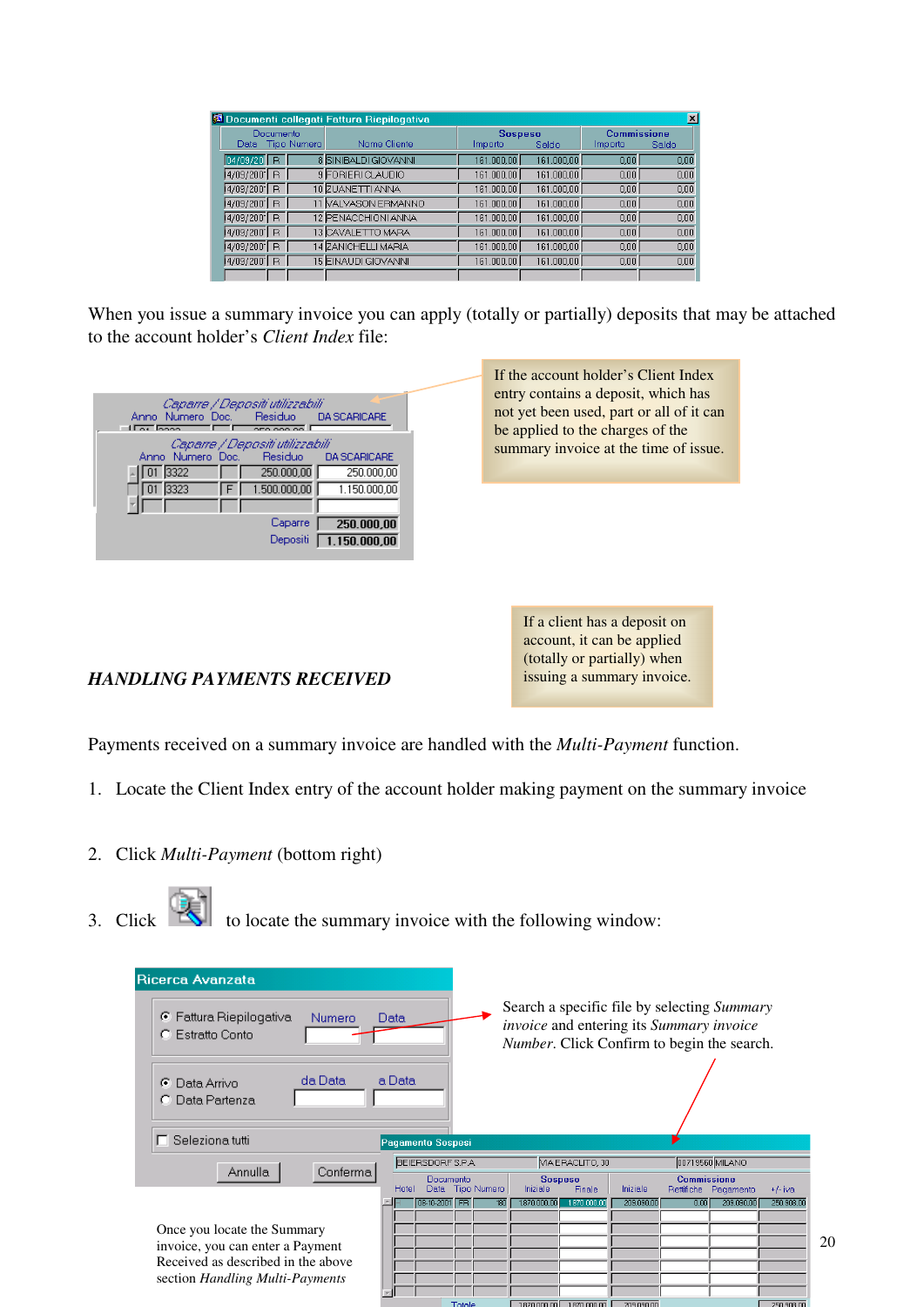## *MANAGING ACCOUNT STATEMENTS*

To issue a *Account statement* follow the steps below:

1. Locate the pending account as described on page 9.

2. Highlight the account you wish to process and click  $\frac{120}{\sqrt{25}}$  to display the following window:



Flag the check-box beside each bill you wish to include in the *Account Statement*.

3. Once you have defined the documents to include within the summary invoice you can issue and print the fiscal document by clicking



5. Once you have printed a *Account Statement* the Pending Payment file will be updated as follows.

|      | Sospesi                 |            | Dett. sospeso |               |                         | Dett. commissioni | Varie                       |                         | Note         |            |      | Attivita             |                        |
|------|-------------------------|------------|---------------|---------------|-------------------------|-------------------|-----------------------------|-------------------------|--------------|------------|------|----------------------|------------------------|
|      | Documento<br>Hotel Data |            | Tipo Numero   |               | Nome Cliente            |                   | Importo                     | <b>Sospeso</b><br>Saldo |              | Importo    |      | Commissione<br>Saldo | EstrattoF.<br>Conto C. |
|      | $31/10/01$ FR           |            |               |               | 215 FATTURA RIEPILOGATI |                   | 900.000.00                  |                         | 900.000.00   |            | 0.00 | 0.00                 |                        |
|      | 30/10/01   F            |            |               |               | 418 MARCHETTI CLAUDIA   |                   | 500.000.00                  |                         | 0.00         | 50.000.00  |      | 50.000.00            |                        |
|      | 30/10/01   F            |            |               |               | 467 MARCHETTI GIORGIO   |                   | 500.000.00                  |                         | 300,000.00   | 50.000.00  |      | 50.000.00            |                        |
|      | 30/10/01   F            |            |               |               | 654 BERTON ANNA MARIA   |                   | 900.000.00                  |                         | 100.000.00   |            | 0.00 | 0.00                 |                        |
|      | 30/10/01   R.           |            |               |               | 8980 QUAIN RUDY         |                   | 300.000,00                  |                         | 300.000,00   | 30.000.00  |      | 30.000.00            |                        |
|      | 130/10/01   R           |            |               |               | 8985 QUAINI CINZIA      |                   | 650,000.00                  |                         | 650,000.00   |            | 0.00 | $0.09 -$             |                        |
|      | $\log$ /10/01 R         |            |               | 240 VERONELLI |                         |                   | 4.080.000.00                |                         | 4.080.000.00 |            |      | (0.00)               |                        |
|      | 08/10/01                | F          |               | 186 MAL       |                         |                   | $3.080.000.00$ 3.080.000.00 |                         |              | 370,909.00 |      | 370.909.00           |                        |
| श्री |                         | Prima nota |               |               | Pagamento               | Imposta pag.      |                             | Dettaglio               |              | Trasf.Sos. |      |                      | Pag. Multiplo          |

Each Individual bill paid through a summarised Account Statement will show the same number indicated on Account statement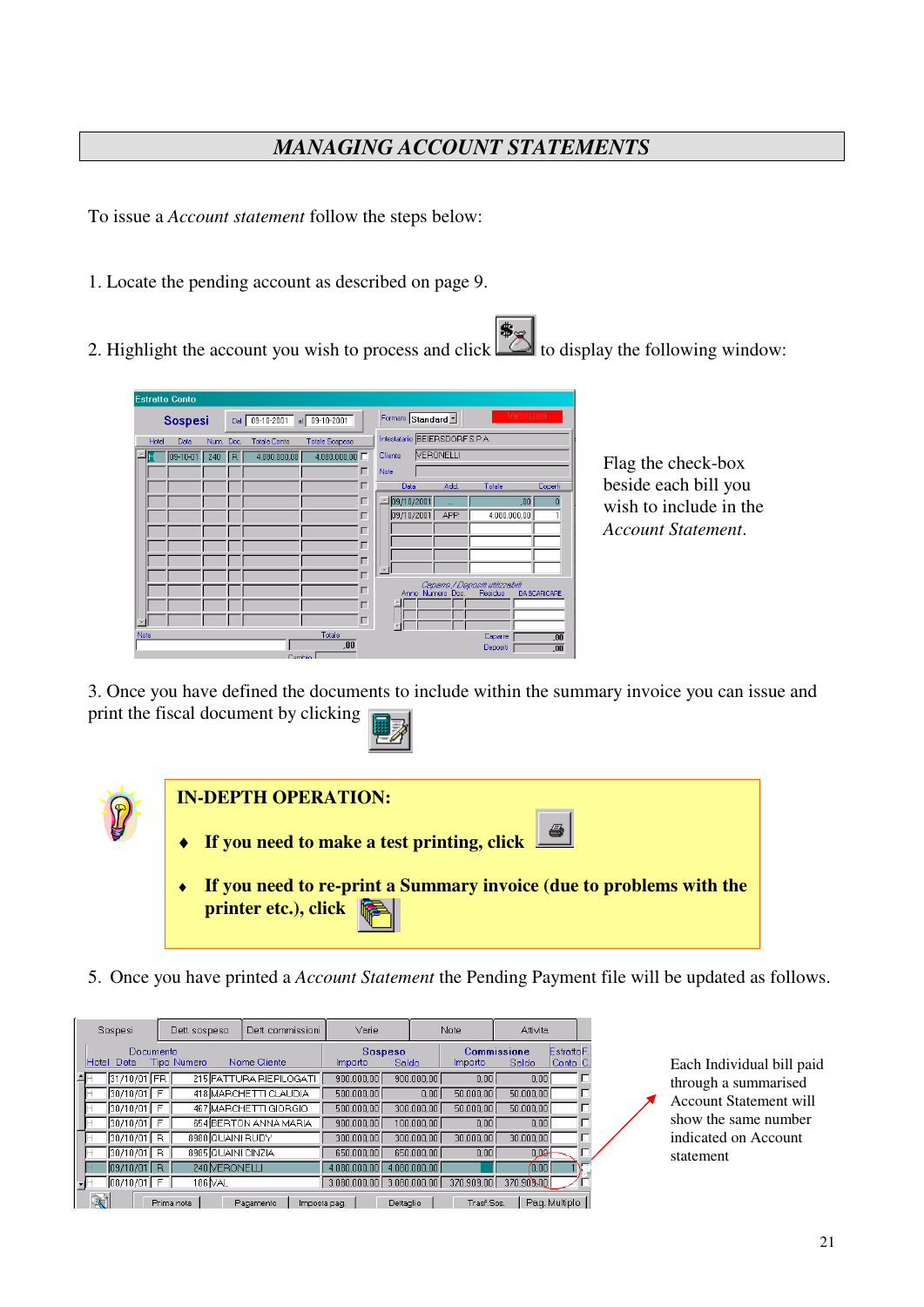### *HANDLING RECEIPTS – ACCOUNT STATEMENTS*

Payments received on a *Account statement* are handled with the *Multi-Payment* function.

1. Locate the Client Index entry of the account holder making payment on the account statement

- 1. Click *Multi-Payment* (bottom right)
- 2. Click  $\ddot{\ddot{\mathbf{x}}}$  to locate the summary invoice with the following window:

| Ricerca Avanzata<br>C Fattura Riepilogativa<br>Numero<br>Data<br>Estratto Conto<br>G.<br>da Data<br>a Data<br><b>C</b> Data Arrivo<br>C. Data Partenza<br>Seleziona tutti<br>Annulla<br>Conferma |                          |                          | Search a specific file by selecting Account<br>statement and entering its Account statement<br>Number. Click Confirm to begin the search. |                           |                   |                    |                      |           |
|--------------------------------------------------------------------------------------------------------------------------------------------------------------------------------------------------|--------------------------|--------------------------|-------------------------------------------------------------------------------------------------------------------------------------------|---------------------------|-------------------|--------------------|----------------------|-----------|
|                                                                                                                                                                                                  | gamento Sospesi          |                          |                                                                                                                                           |                           |                   |                    |                      |           |
|                                                                                                                                                                                                  | <b>BEIERSDORF S.P.A.</b> |                          |                                                                                                                                           | VIA ERACLITO, 30          |                   |                    | 00719560 MILANO      |           |
|                                                                                                                                                                                                  | Data<br>Hotel            | Documento<br>Tipo Numero | <b>Sospeso</b><br>Iniziale                                                                                                                | Finale                    | Iniziale          | <b>Commissione</b> | Rettifiche Pagamento | $+/-$ iva |
| Once you select the <i>Summary</i>                                                                                                                                                               | 109-10-2001              | 240<br>$\overline{R}$    |                                                                                                                                           | 4.080.000,00 4.080.000,00 | 0.00              | 0.00               | 0.00                 | 0.00      |
| <i>invoice</i> , you can enter a                                                                                                                                                                 |                          |                          |                                                                                                                                           |                           |                   |                    |                      |           |
| Payment Received as                                                                                                                                                                              |                          |                          |                                                                                                                                           |                           |                   |                    |                      |           |
| described in the above section                                                                                                                                                                   |                          |                          |                                                                                                                                           |                           |                   |                    |                      |           |
| Handling Multi Payments                                                                                                                                                                          |                          |                          |                                                                                                                                           |                           |                   |                    |                      |           |
|                                                                                                                                                                                                  |                          |                          |                                                                                                                                           |                           |                   |                    |                      |           |
|                                                                                                                                                                                                  |                          | Totale                   |                                                                                                                                           | 4.080.000,00 4.080.000,00 | $\overline{0.00}$ |                    |                      | 0.00      |

## *REFUNDS AND CREDITS*

- 1. Locate the pending account as described on page 9.
- 2. Within the *Pending* folder, select pending either modify or cancel.
- 3. Click *Credit* and then position the cursor on the *Charge* field.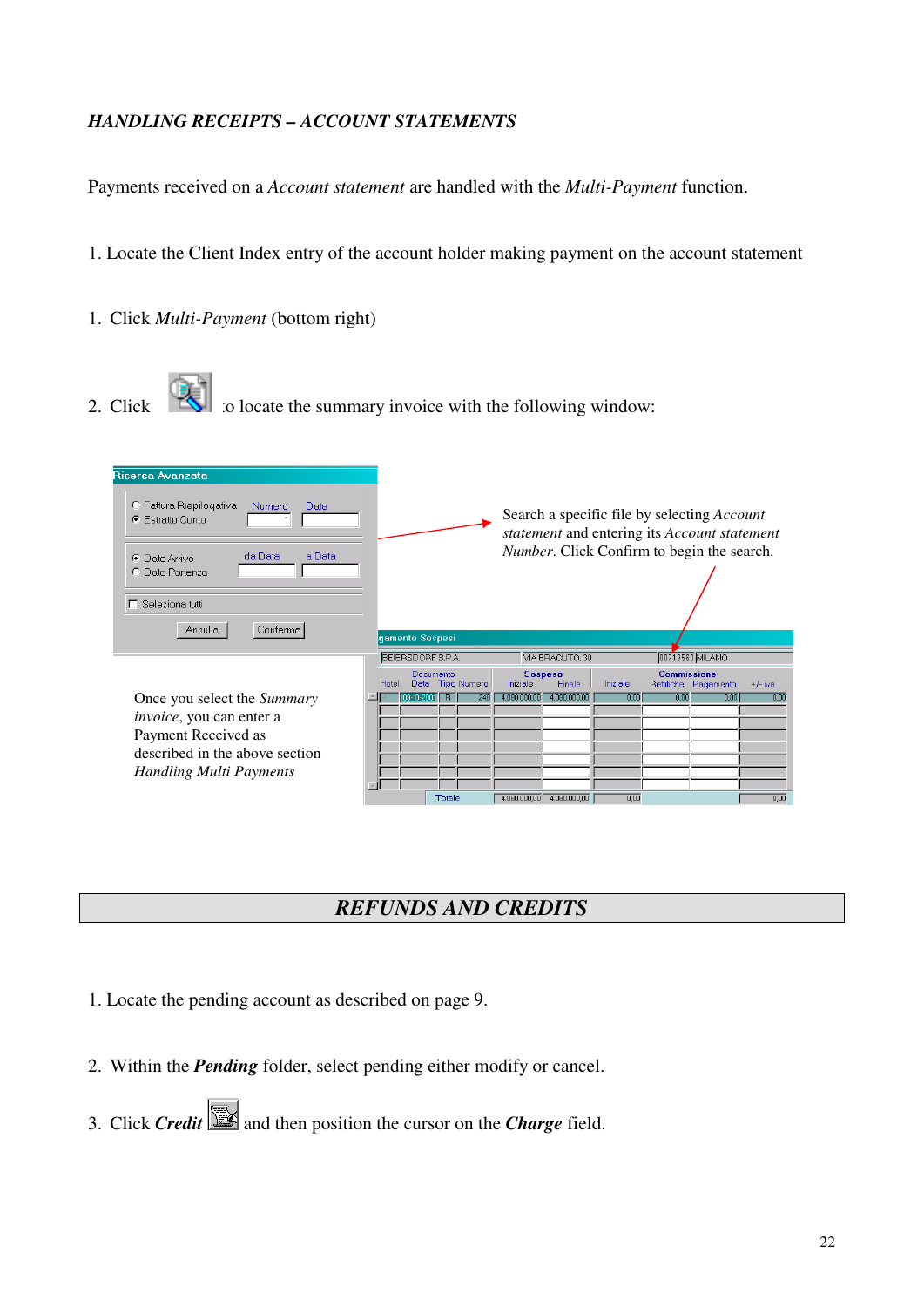|                                                                          | Displayed                      |
|--------------------------------------------------------------------------|--------------------------------|
|                                                                          | here is the                    |
|                                                                          | account                        |
|                                                                          | holder of the                  |
|                                                                          |                                |
|                                                                          | credit issued                  |
|                                                                          |                                |
|                                                                          |                                |
|                                                                          |                                |
|                                                                          |                                |
|                                                                          | Th the <i>Notes</i> field, any |
|                                                                          | reference made to the          |
|                                                                          |                                |
| man Art and NWA committee that the<br>e and the control<br><b>County</b> | issued document will           |
| 24.                                                                      | also be reported in the        |
|                                                                          | Notes field of the             |
| 24.000                                                                   | credit issued.                 |
| A.                                                                       |                                |
| $\sim$<br>$\sim$                                                         |                                |

5. At this point, different handling methods are available for various types of credit you can issue:

- **PARTIAL CREDIT OF AN ISSUED BILL**: To modify/cancel a charge on a pending account, enter the charge code(s) and their relative amounts. The *Reference Date* field lets you define a specific date to which the cancellation refers (date which charge occurred). In the *Issued Bills* window, click *Details* to verify the date the charge was registered. To totally cancel one or more charges within an issued bill double-click on the appropriate charge(s) displayed on the left side of the window. The system automatically inserts the charge and all its relevant details within the credit notes.
- **TOTAL CREDIT AND REISSUING BILL**: in the lower right of the window, click *Cancel All* **a**<sub>Shma</sub><sub>Lith</sub> and the following dialog box opens:



Displayed here are the pending charges on the account to which the credit is to be attached

> If a total credit neccesitates reissuing a bill (as when changing the account holder from one agency to another), complete these fields before you click *Print*. In this way, the system will print out the credit and then issue the new bill.

If you wish to process a credit only, click *Cancel*

Verify the amounts entered and the relative total and click *Print* .

| Sospesi<br>Dett. sospeso |                               | Dett. commissioni | Varie            | Note       | <b>Attivita</b>   |  |
|--------------------------|-------------------------------|-------------------|------------------|------------|-------------------|--|
|                          | $17/09/2001$ F 46             | <b>BEIERSDORF</b> |                  |            |                   |  |
| Data                     | Movimento<br>Tipo Pagam. Note |                   | Op.              | Entrate    | Importo<br>Uscite |  |
| 17/09/2001 E             |                               |                   | l <sup>~</sup> A | 100.000,00 |                   |  |
| 03/12/2001 NC            | ISC                           |                   | rΈ               |            | 100,000.00        |  |
|                          |                               |                   |                  |            |                   |  |
|                          |                               |                   |                  |            |                   |  |
|                          |                               |                   |                  |            |                   |  |
|                          |                               |                   |                  |            |                   |  |
|                          | Prima nota                    |                   |                  | Saldo      | 0.00              |  |

When a credit is entered, the client's balance outstanding is updated as shown. To print out the credit and/or a new bill, go to *Check-Out*, then click on *Recovery of Issued Bills*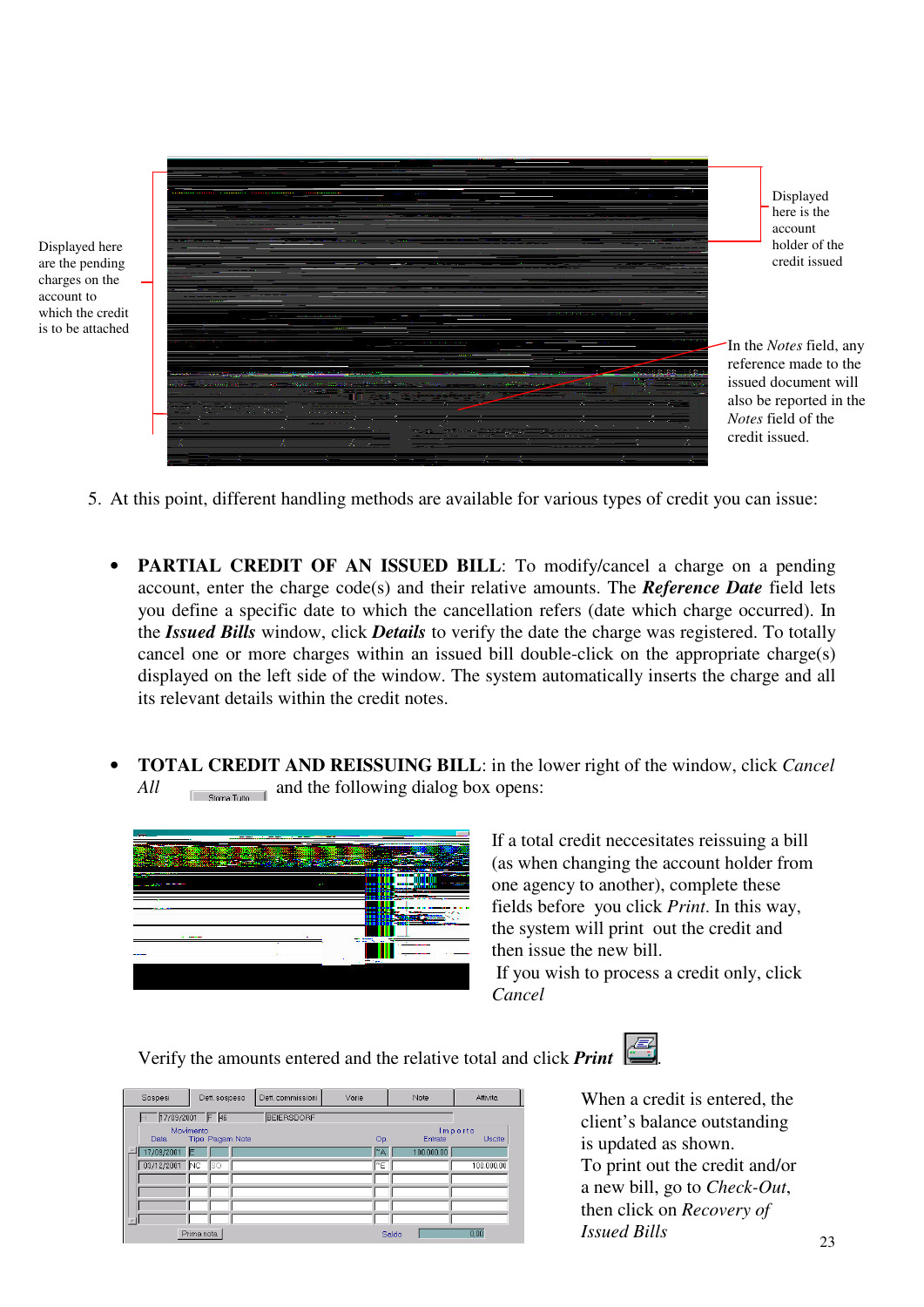• **CREDIT ON A SUMMARY INVOICE**: credits are made directly on billing summaries as follows:

1. highlight the line which indicates the charge you wish to credit and click *Refund/Credit* icon

2. to effect credit on a single bill within a summary invoice, double-click on the line indicating the summary invoice and a list of all receipts, which it contains will be displayed

|                                              | <b>EX FRONT-OFFICE</b><br>GP Dati Hotel Service ("E)<br>**Jolanda. |                                    |                                 |  |  |  |
|----------------------------------------------|--------------------------------------------------------------------|------------------------------------|---------------------------------|--|--|--|
| Highlight the line containing the fiscal     |                                                                    |                                    |                                 |  |  |  |
| receipt that you wish to credit. Click the   | <b>B</b>                                                           |                                    | 408 Settembre                   |  |  |  |
| Refund/Credit icon. At this point, you       | Documenti collegati Fattura Riepilogativa                          |                                    |                                 |  |  |  |
| can choose to credit part or all of a fiscal | <b>Documento</b><br>Data Tipo Numero<br>Nome Cliente               | <b>Sospeso</b><br>Importo<br>Saldo | Commissione<br>Saldo<br>Importo |  |  |  |
| receipt amount.                              | 105 FANTOZZI BABBUINA<br>108/09/20 R I                             | 27.200.00<br>27.200.00             | 0.001<br>0.00                   |  |  |  |
|                                              |                                                                    |                                    |                                 |  |  |  |

In the Pending Details folder, the line in the summary invoice, displays the cancellation credit as follows:

| Dett. commissioni<br>Varie<br>Dett. sospeso<br>Sospesi                                                                                                                   | Attivita<br>Note                                                                     |                                                                                                                                                                                                                |
|--------------------------------------------------------------------------------------------------------------------------------------------------------------------------|--------------------------------------------------------------------------------------|----------------------------------------------------------------------------------------------------------------------------------------------------------------------------------------------------------------|
| 08/09/2001 F 129<br>FATTURA RIEPILOGATIVA<br>Movimento<br>Tipo Pagam. Note<br>Data<br>AUTOMATICO FR<br>08/09/2001<br>08/09/2001 NC SO Esequito su R n.105 del 08/09/2001 | Importo.<br>Op.<br>Uscite<br>Entrate<br>27.200.00<br>$^{\sim}$ A<br>27,200.00<br>l~E | When a <i>Refund/Credit</i><br>transaction on a single receipt of<br>a summary invoice is made,<br>details are displayed in the note<br>field. The printed credit receipt<br>will contain the reference of the |
| Prima nota                                                                                                                                                               | 0,00<br>Saldo                                                                        | summary invoice.                                                                                                                                                                                               |

#### 零 **NOTE WELL:**

- When making a credit on a document with commission, the commission is not automatically refunded along with the credit. It must be refunded manually through *Commission Details*
- When making a credit on a commissionable document, it is not possible to calculate a new commission when issuing a new document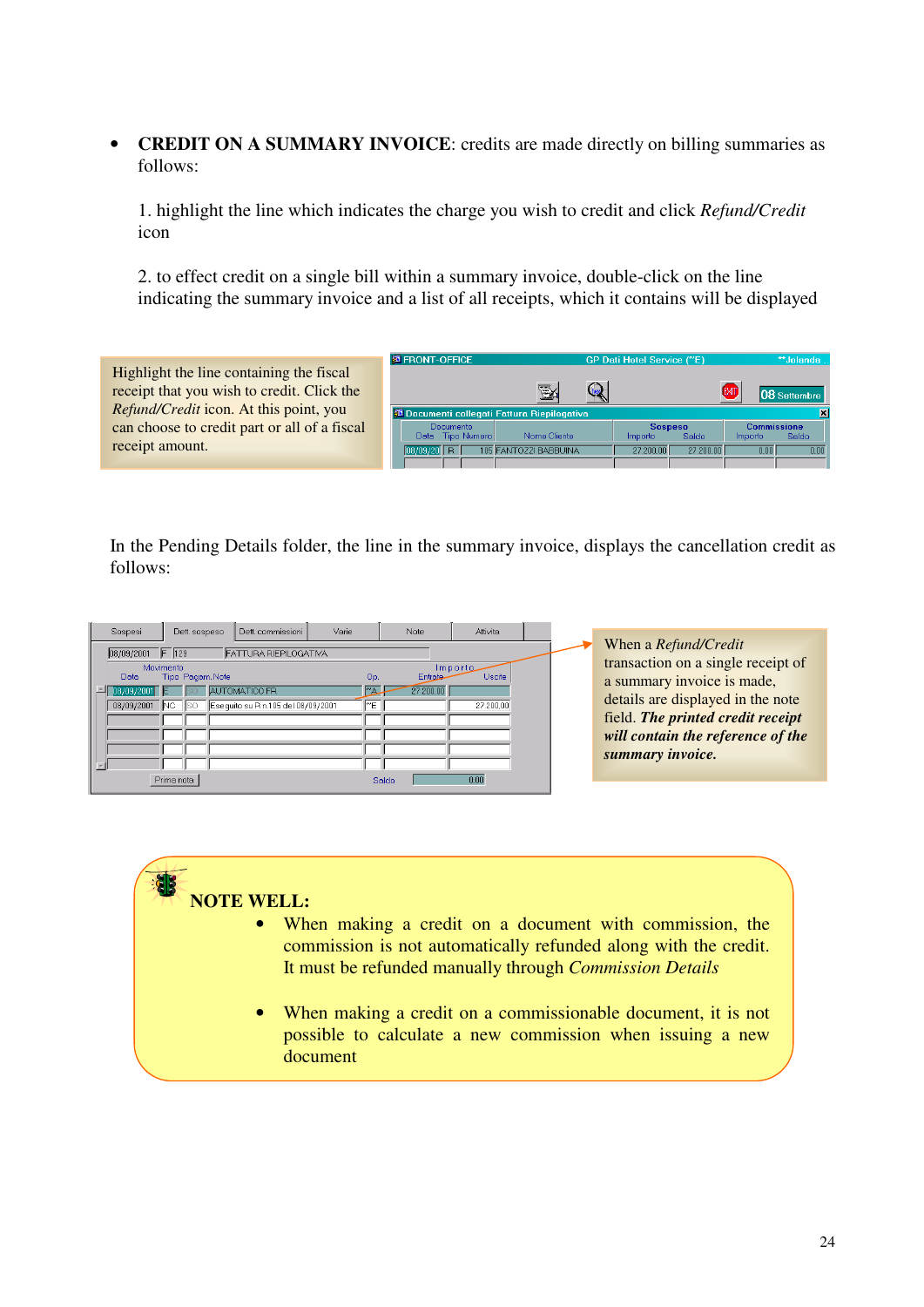## *MANAGING COMMISSIONS*

As shown in the figures below, the amounts entered within the archive of pending charges can be:

- 1. net of commission
- 2. commissionable (commission payable)
- 3. only commissions

For every bill issued, commissions will be reported, if the pending file's holder has negotiated commission details which you'll find within that agency/firm's client index entry.

This possibility can be verified in case of an agency to which a commission is payable does not correspond to the account holder of the issued document (this is very common where agencies are involved in congresses or conventions).

| Enter commissionable charges only |             |                |                  |                   |                   |                |                |            |                                                       | Entries of<br>commissionable |  |                                                                     |  |
|-----------------------------------|-------------|----------------|------------------|-------------------|-------------------|----------------|----------------|------------|-------------------------------------------------------|------------------------------|--|---------------------------------------------------------------------|--|
|                                   |             |                |                  |                   |                   |                |                |            |                                                       |                              |  | charges where<br>account holder                                     |  |
|                                   | Sospesi     |                |                  | Dett. sospeso     | Dett. commissioni | Varie          |                | Note       | Attivita                                              |                              |  |                                                                     |  |
|                                   |             |                | <b>Documento</b> |                   |                   |                | <b>Sospeso</b> |            | <b>Commissione</b>                                    | Estratto F.                  |  | is an agency                                                        |  |
|                                   | Data        |                | Tipo Numero      |                   | Nome Cliente      | <b>Importo</b> | Saldo          | Importo    | Saldo                                                 | Conta C.                     |  |                                                                     |  |
|                                   | los/os/o1 L | F              |                  | 134 MAURI         |                   | 0,00           | 0.00           | 181.818,00 | 181.845,00                                            |                              |  |                                                                     |  |
|                                   | 08/09/01    | E              |                  | 131 MAURI         |                   |                |                |            | 12.240.000.00 12.240.000.00 1.112.727.00 1.112.727.00 |                              |  |                                                                     |  |
|                                   | 08/09/01    | E              |                  | 132 ROSSI ANTONIO |                   | 60.000.00      | 35,000.00      | 0,00       | 0.00                                                  |                              |  |                                                                     |  |
|                                   | 08/09/01    | $\overline{R}$ |                  | 106 PEGGY SPEEDY  |                   | 450,000,00     | 450,000.00     |            | 0,00<br>0,00                                          |                              |  |                                                                     |  |
|                                   | 08/09/01    | <b>B</b>       |                  | 107 VENUS         |                   | 300,000.00     | 300.000.00     |            | 0,00<br>0,00                                          |                              |  |                                                                     |  |
|                                   |             |                |                  |                   |                   |                |                |            |                                                       |                              |  |                                                                     |  |
|                                   |             |                |                  |                   |                   |                |                |            |                                                       |                              |  |                                                                     |  |
|                                   |             |                |                  |                   |                   |                |                |            |                                                       |                              |  |                                                                     |  |
|                                   | 飞           |                | Prima nota       |                   | Pagamento         | Imposta pag.   | Dettaglio      | Trasf.Sos. | Pag. M                                                |                              |  | Entries of pending charges for which<br>commissions are not payable |  |

Within the *Pending* folder the check-box (right) is flagged to indicate a commission invoice has been received. **At the time of payment**, this check-box will determine what type of bookkeeping language is generated. If the commission has been settled, without having received the appropriate commission invoice, this type of bookkeeping entry must be **effected manually** (this distinction in bookkeeping depends on the tables bookkeeping interface that is usable only when interfaced with Sigla++ software)

| Sospesi           | Dett. sospeso            |                  | Dett commissioni | Varie     |                         | Note                                   | Attivita                                              |                   |
|-------------------|--------------------------|------------------|------------------|-----------|-------------------------|----------------------------------------|-------------------------------------------------------|-------------------|
| Data              | Documento<br>Tipo Numero |                  | Nome Cliente     | Importo   | <b>Sospeso</b><br>Saldo | <b>Commissione</b><br>Saldo<br>Importo |                                                       | Estrattd<br>Conto |
| 409/09/01 L<br>▐▆ |                          | 34 MAURI         |                  | 0.001     | 0.001                   | 181.818,00                             | 181.818.00                                            |                   |
| 08/09/01<br>F     |                          | 131 MAURI        |                  |           |                         |                                        | 12.240.000.00 12.240.000.00 1.112.727.00 1.112.727.00 |                   |
|                   |                          | 32 ROSSI ANTONIO |                  | 60,000.00 | 35.000.00 L             | 0.001                                  | 0.00                                                  |                   |

When the hotel receives the commission invoice you must also flag the appropriate check-box which corressponds to the documents related to the invoice

| Sospesi                           |  | Dett. sospeso | Dett. commissioni / | Varie                                                 |      | Note                                   | Attivita   |                             |   |
|-----------------------------------|--|---------------|---------------------|-------------------------------------------------------|------|----------------------------------------|------------|-----------------------------|---|
| Documento<br>Tipo Numerol<br>Data |  |               | Nome Cliente        | <b>Sospeso</b><br>Saldo<br>Importo                    |      | <b>Commissione</b><br>Saldo<br>Importo |            | Estratto F.II<br>Conto C.II |   |
| 409/09/01 L                       |  | 134 MAURI     |                     | 0.001                                                 | 0.00 | 181.818,00                             | 181.818,00 |                             |   |
| 08/09/01                          |  | 131 MAURI     |                     | 12.240.000,00 12.240.000,00 1.112.727,00 1.112.727,00 |      |                                        |            |                             | 미 |